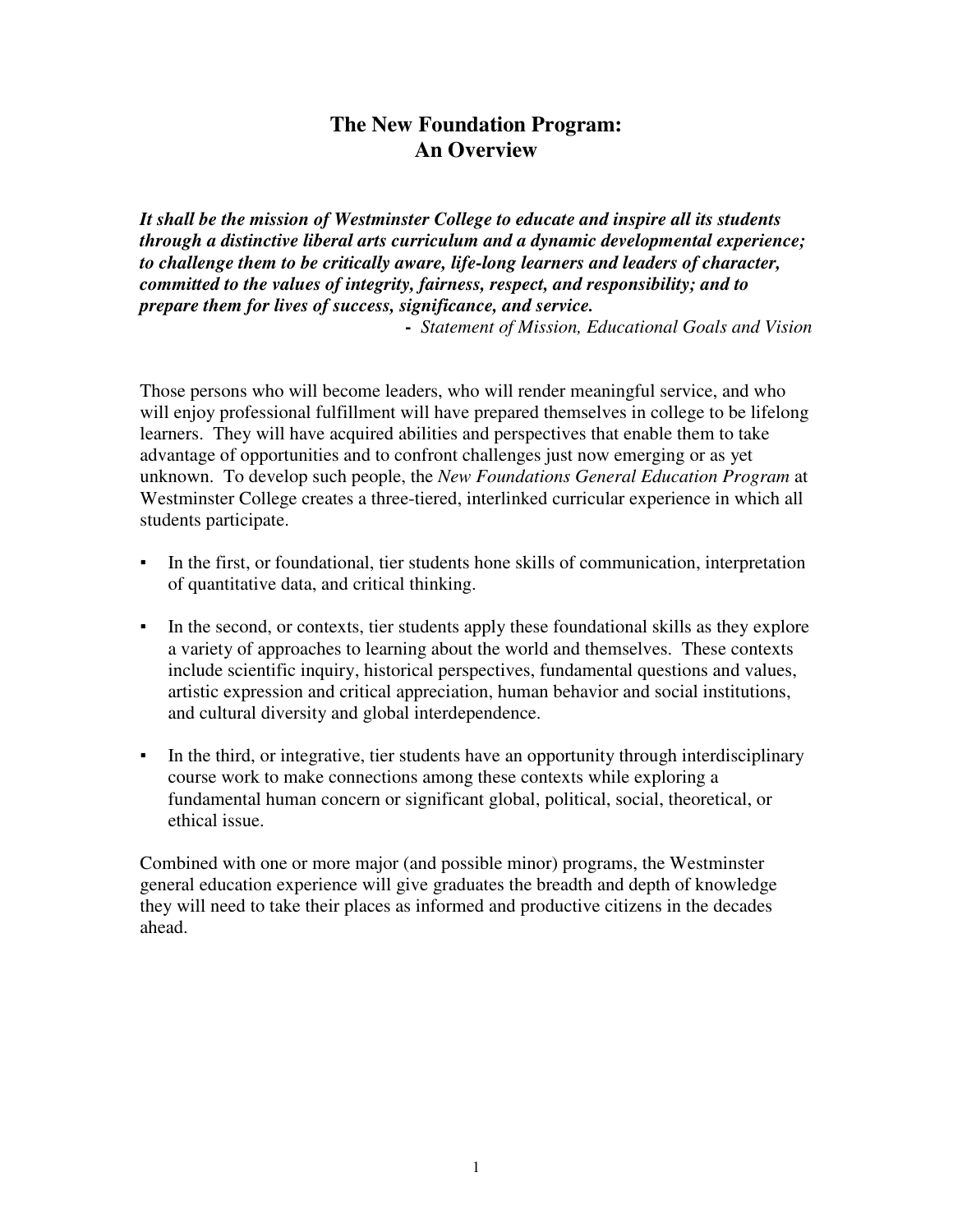# **The Westminster College General Education Program: New Foundations for Leadership, Service and Professional Fulfillment in the 21st Century**

At Westminster, the General Education Program provides the initial learning experience for all students, regardless of intended major or career objectives. This program consists of 17 courses chosen to enhance understanding of one's self and the world. Through this curriculum students develop dispositions and capacities that promote and enable lifelong learning as well as effective participation in society.

*The Liberal Arts:* At the heart of Westminster's General Education Program is a commitment to liberal learning in the arts and sciences. This commitment means that Westminster is dedicated to educating a student broadly by requiring courses that explore the scientific, historical, cultural, social, ethical, and aesthetic contexts in which we live. By study of these contexts, students sharpen intellectual capacities, enhancing their abilities to think critically, to reflect imaginatively, to compare and integrate, to discern values, and to communicate clearly and persuasively. Further, through this study, students gain awareness of and respect for the world around us, its problems and potential; the individuals that make up that world and their cultural and personal distinctions; the nature of knowledge and learning and both their promises and limitations; and finally, ourselves, our intellectual, creative, and spiritual capabilities. Thus, the impact of general education at Westminster is to liberate, to free the student from narrow and parochial thought, and to enable the student to grow, change, and respond effectively to new and unforeseen circumstances.

*Educational Goals:* While courses in the General Education Program often introduce students to a particular discipline, the intent of these courses is not simply to convey a large quantity of facts and principles. Rather, content is selected to illuminate the broad intellectual problems of a discipline and to provide experience with the methods of that field. This wedding of exemplary content with principles of understanding cuts across all general education classes and helps students to perceive the relevance of knowledge and the interrelationships among the various disciplines represented in general education.

## *At Westminster College, the General Education Program addresses the following educational goals:*

- **•** *Critical thinking:* development of sound analytical and synthetic reasoning skills and the ability to employ them in problem solving;
- **•** *Communication:* ability to write, speak, read, and listen effectively;
- **•** *Mathematical skills*: ability to use and understand statistical and other quantitative techniques to interpret data;
- *Historical perspective:* awareness of our human heritage and of the power of historical methods for revealing patterns and meanings in our national and international life;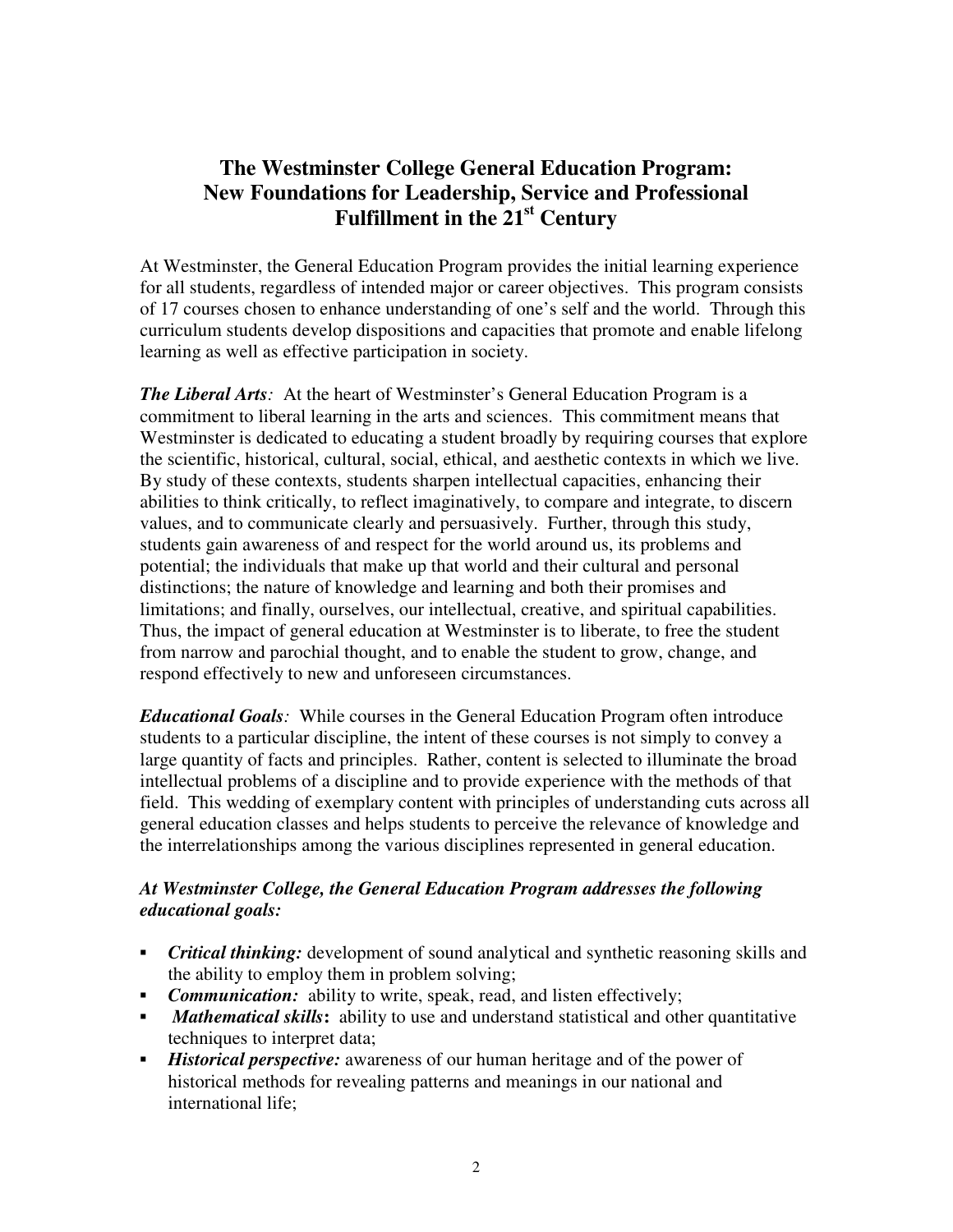- **•** Social institutions: knowledge of the major institutions of society such as work, family, voluntary associations, and government;
- *Science:* understanding the nature of scientific inquiry as well as the role of science in the modern world;
- **•** *Technology:* ability to employ computer and other technologies in writing and in manipulation of data, and understanding the nature and limits of technology;
- *Cultures:* awareness and appreciation of diverse cultures, languages, philosophies, religions, and methods of understanding them;
- **•** *Fundamental questions and values:* awareness of the role of values in decision making, of the search for meaning and identity, and of the ethical issues of society;
- **•** *Aesthetic sensitivity:* appreciation and understanding of literature and the fine arts; and
- Global interdependence: awareness of the increasing complexity and interconnectedness of our world and the implications for our economic, political, social, and cultural systems.

Curricular requirements focusing on these goals ensure that students develop intellectual capacities and acquire the educational breadth necessary to pursue major and minor programs of their choice. In those programs, students will have additional experiences that enhance their abilities relative to several of these educational goals.

*Components of the General Education Program:* Though the General Education Program consists of courses from many departments, these courses share several criteria, which ensure coherence of the educational experience. These criteria are:

- Acquaint students with the discipline. A general education course should introduce students to key concepts and terminology; persons, works, and events; and key issues and ideas. It should familiarize students with integral theories and principles by offering an historical overview of the discipline and knowledge of current methodology.
- **•** *Enhance students' ability to think critically.* A general education course should teach students to think critically about texts they read, arguments they hear, and situations they observe. Critical thinking involves active questioning and reasoning about statements and actions, evidence and inferences, and ideas and the consequences of acting on ideas. Also, developing critical thinking skills should make students better able to identify and evaluate lines of reasoning, and to use their own reasoning skills in problem solving.
- **•** *Promote active learning.* A general education course should use techniques that involve a significant level of participation on the part of students and that require them to take direct responsibility for their learning (e.g., Socratic discussion, lab experiments, group projects, student participation in teaching). Active learning also involves moving beyond memorization of material to application of it through papers and/or essay exams.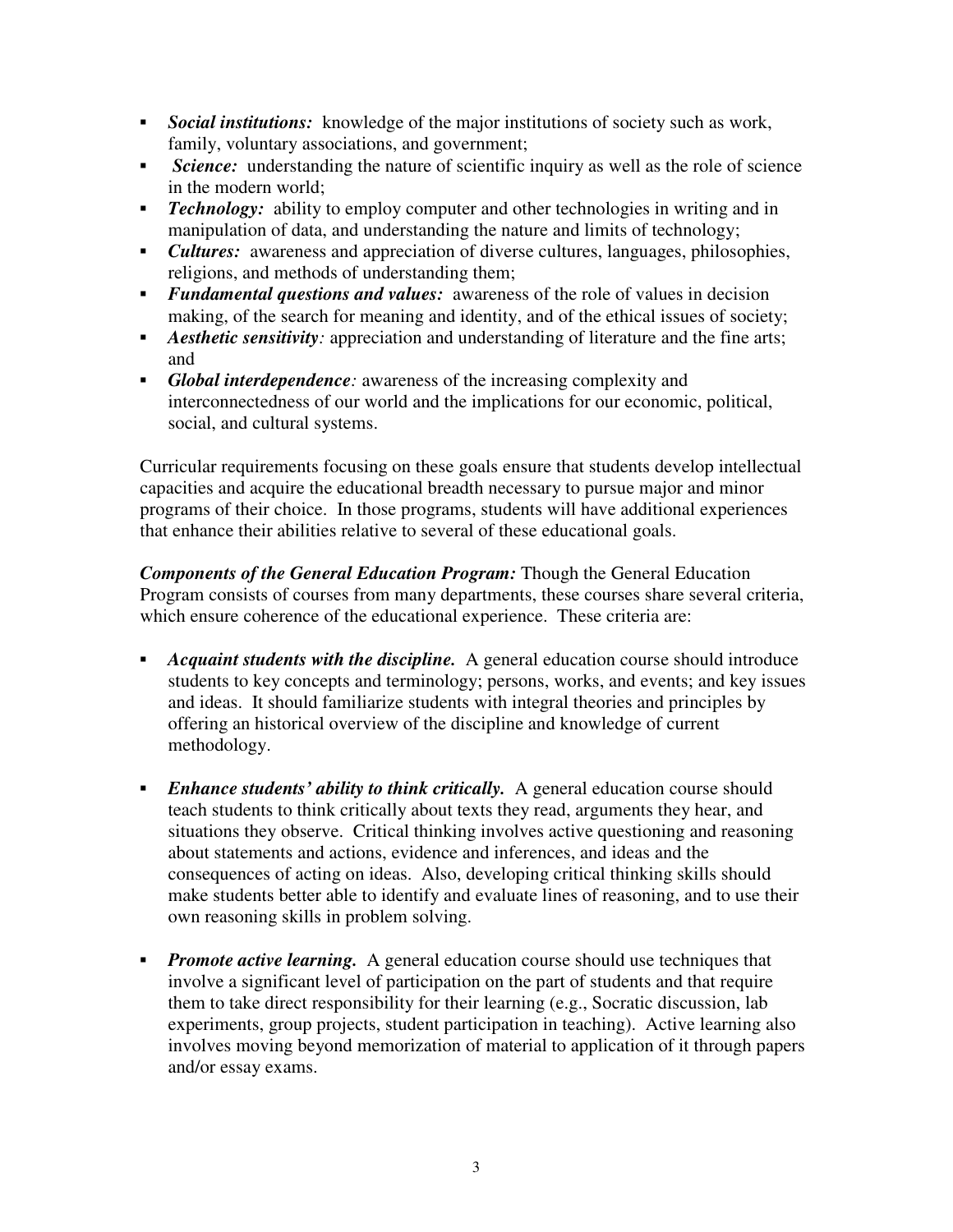▪ *Address public issues associated with the subject matter.* A general education course should demonstrate to students how to connect knowledge gained inside the classroom to the world outside. Therefore, it should help students understand how the knowledge gained in the course may lead to community as well as personal decision-making, and how values play a role in making these connections.

Courses in the Westminster General Education Program are organized into three tiers: (1) Foundational Tier; (2) Contexts Tier; and (3) Integrative Tier. The tiered structure imposes a developmental order on the course work of students that ensures maximum intellectual growth at each stage. Thus, in the foundational tier, students begin by strengthening intellectual capacities. These capacities are then utilized in the contexts tier to gain a deeper appreciation of disciplinary knowledge. With broad study of the disciplines in the second tier, students gain multiple perspectives through which they can assimilate and evaluate information. This breadth provides a basis for the third tier integrative course in which a multidisciplinary analysis of a significant practical or theoretical issue is undertaken.

All courses in the General Education Program earn at least three hours of academic credit. For the typical student, it is expected that the Foundational Tier will be completed in the freshman year, the Contexts Tier by the close of the sophomore year, and the Integrative Tier by the end of the junior year. By completing the General Education Program on this timetable, students will have developed the intellectual capacities and breath of knowledge needed for success in major and minor programs of study.

# **TIER 1: - THE FOUNDATIONAL TIER<sup>1</sup>**

At the outset, students must acquire and sharpen the basic intellectual skills that provide access to the content of their education. These basic skills include critical thinking, communication, numerical literacy, competence with technology, and familiarity with a foreign language.Critical thinking takes students beyond the monitoring of knowledge claims; it allows students to identify what is basic, to assess, and to reassemble thoughts and feelings in a coherent manner. The development of skills in communication, particularly reading and listening, embellishes the perception of knowledge in any discipline, and the development of writing and speaking skills deepens the comprehension of disciplinary knowledge. Mastery of quantitative skills aids students in their ability to gather and use data to make empirical decisions. Acquisition of technical skills, especially those needed for using work processing, presentation, and statistical software and for accessing resources on the Internet, enable students to gather, analyze, and express ideas effectively and persuasively**.** Familiarity with a foreign language will prepare a student to gain insight into diverse cultures. Course work here provides the core of the Westminster General Education Program, as it is required of all students. Course Requirements:

j  $<sup>1</sup>$  See Appendix A for more detailed information regarding the conceptualization of the Westminster</sup> Seminar, student advising information, and college policies regarding Tier I.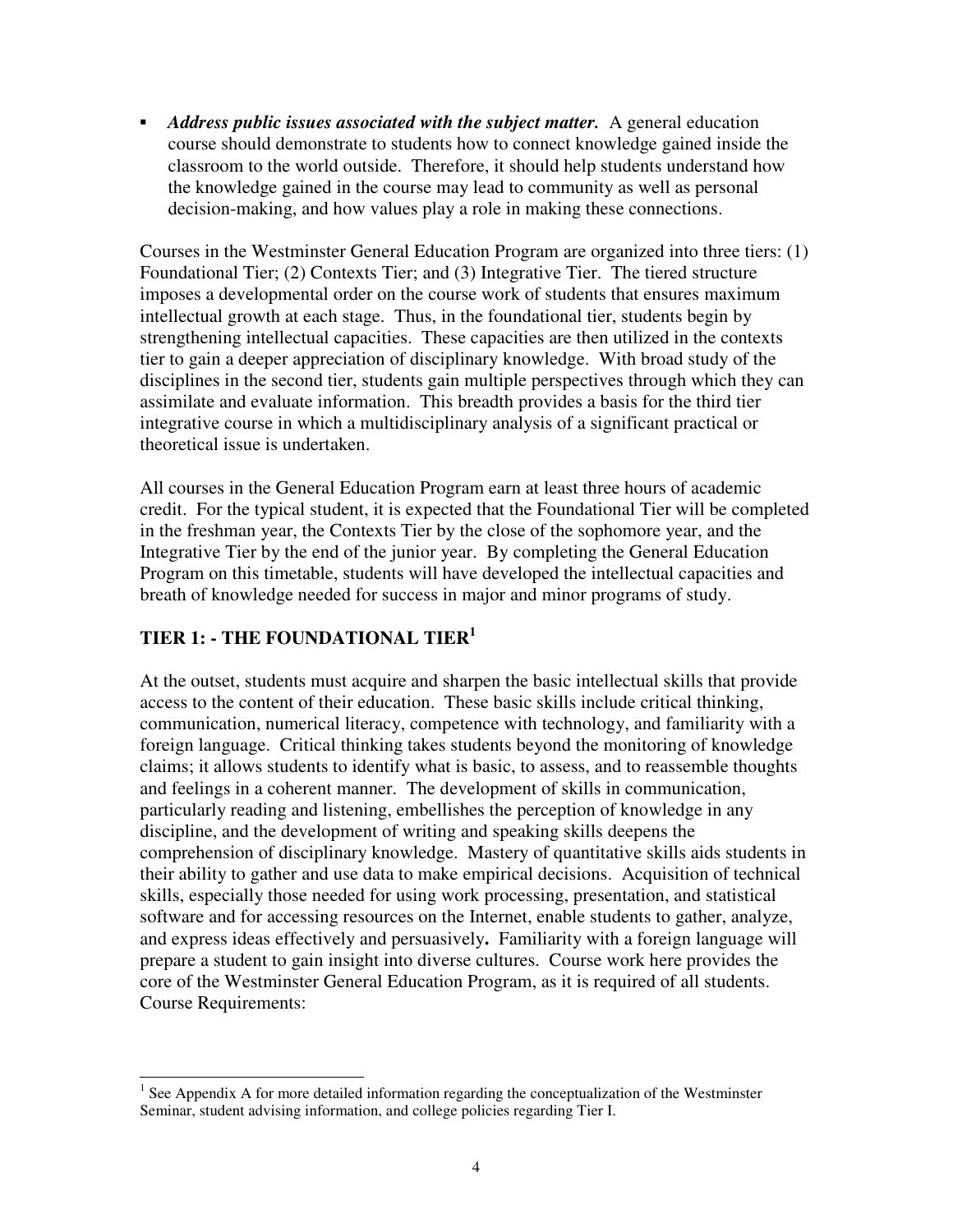- **•** *ENG 103 Academic Writing (3 hrs)*: An introduction to writing at the college level, based on the "process approach"; accordingly, reading, thinking, and writing are treated as integrated skills, and revision is viewed as an integral part of the writing process. In addition, word processing and use of electronic media are essential skills taught in the course.
- ▪ *MAT 114 Elementary Statistics (3hrs), MAT 121 Precalculus (3 hrs), or MAT 124 Calculus 1 (5hrs)<sup>2</sup>*: An exploration of numerical data for the purpose of developing quantitative and problem solving skills, as well as expertise with worksheets and other computational software.
- **•** *WS 101 Westminster Seminars (3 hrs):* The Westminster Seminar investigates ways of knowing, showing students at the basic level how liberally-education minds go about organizing the inquiries we conduct in various disciplines. Using active learning strategies, the course emphasizes processes, tools, and systems used in scholarly inquiry. The course promotes listening, speaking, and critical thinking skills and is delivered in small tutorial sections designed to stimulate intellectual questioning and establish frequent exchanges between students and Westminster faculty.
- *FL101 (4 hrs)*: An introduction to a foreign language for the purpose of gaining insight into diverse languages and cultures.

Completion of these four courses with passing grades signifies satisfaction of items 1, 2, 3, and 7 in the list of eleven educational goals cited above.

# **TIER II: – THE CONTEXTS TIER<sup>3</sup>**

In this second tier of the General Education Program, the emphasis shifts from developing capacities to exploring the fundamental ideas, questions, and methods of inquiry that mark several academic disciplines. Course work here is intended to ensure adequate educational breadth. The aim, however, is not simply the accumulation of knowledge; rather, courses also relate how particular disciplines formulate and evaluate their beliefs.

The various modes of inquiry used by the disciplines yield contexts for understanding ourselves and our world. The six contexts that comprise Tier II are identified below along with the number of courses needed to complete the context. In each case, an explanation of the context is followed by a list of educational criteria that courses in the context must address. No course shall satisfy more then one context.

<sup>&</sup>lt;sup>2</sup> Students intending to major in the Natural Sciences generally would take Math 124; other students would normally complete Math 114 or 121.

 $3$  See Appendix B for more detailed advising and college policy information.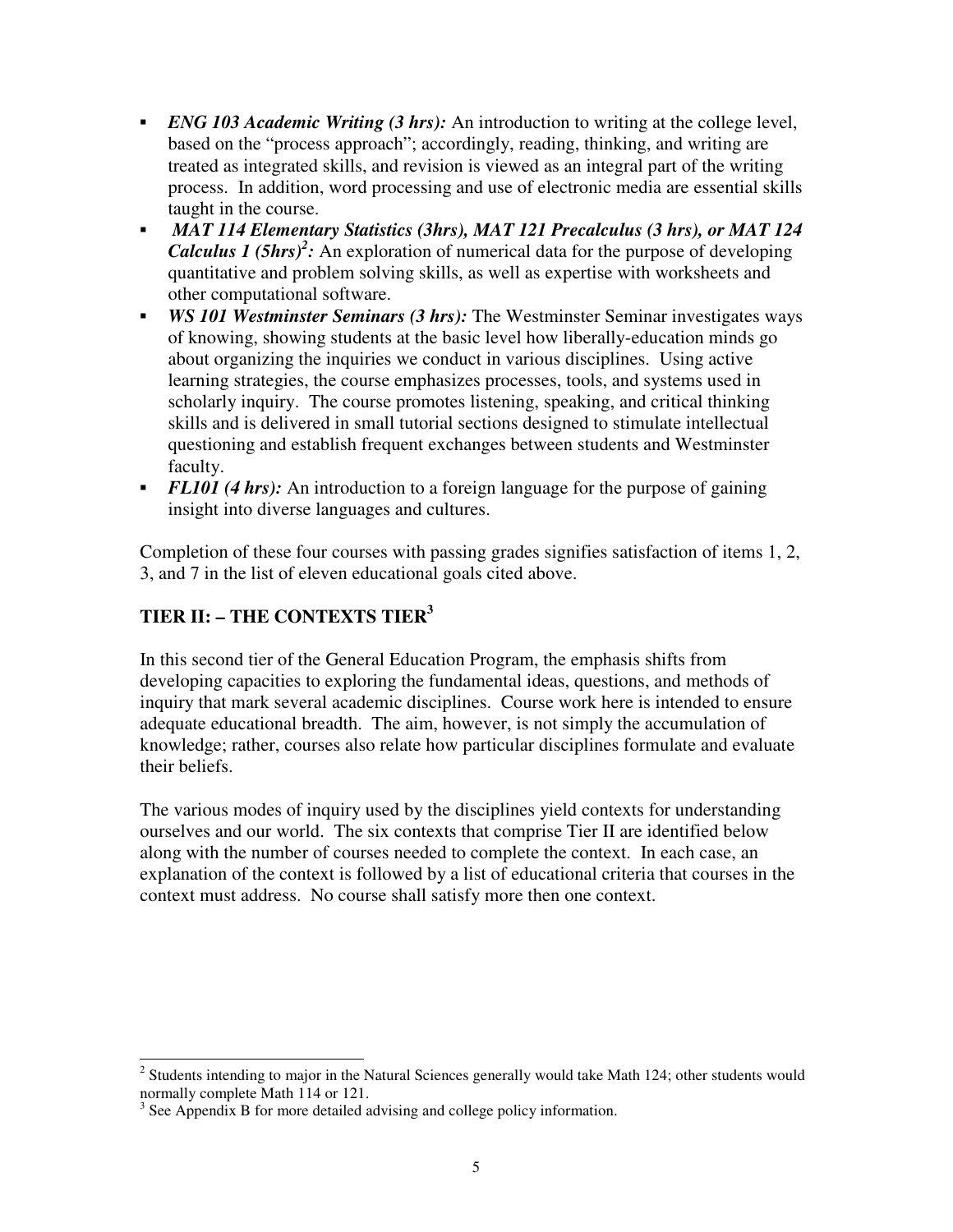**•** *Scientific Inquiry Context:* Two courses required; at least one course will include both a lecture and a laboratory. The physical and biological sciences seek to understand the natural world. By systematically observing and analyzing phenomena, natural scientists have produced a complex and multifaceted set of theories that continually evolve.

Course in this context will introduce students to the key theories of a science and to its methods of inquiry. In these courses students learn how observations are used to develop hypotheses, how hypotheses may be tested experimentally, and how results of experiments may be quantified and analyzed to assess theories. By emphasizing methodology, these courses improve the ability of students to make informed decisions about scientific issues that affect their world and further develop their critical thinking and problem solving skills. Finally, courses in this context will address a number of broad questions pertaining to science: How do the ideas of science evolve and how does their change affect other aspects of our culture? What are the psychological and moral ramifications of particular scientific developments? How does technology affect scientific endeavors? By exploring these questions, students become increasingly aware of the interaction between science and society.

- *Criteria:* All courses in the scientific inquiry context will, among other things:
	- a. introduce students to a representative body of knowledge in the discipline;
	- b. analyze and evaluate contributions of important scientists;
	- c. lead students to an understanding of the scientific method;
	- d. study the implications of developments in science.
- *Historical Perspectives Context:* Two courses required. History is the study of past human experience. Its study frees one from the narrowness of one's own perspective, which is limited by time and place. In develops a citizen's capacity for coping with the complexity of the present and, used cautiously, may offer some insight into the possibilities and problems of the future. Finally, studying history helps us appreciate the commonality of human issues and problems as well as the diversity of human experience.

The courses in the historical perspectives context will introduce students to the breadth of our human experience, stressing change and continuity throughout time. They will give students an integrative look at the past by exploring the interrelationships among the political, economic, social, and cultural aspects of society. Finally, they will contribute to an understanding of national identity within an international context.

Developing a historical perspective is essential to learning in all disciplines, as subject matter can never be completely isolated from its historical and cultural contexts. Therefore, these courses lay significant groundwork for an array of more advanced courses.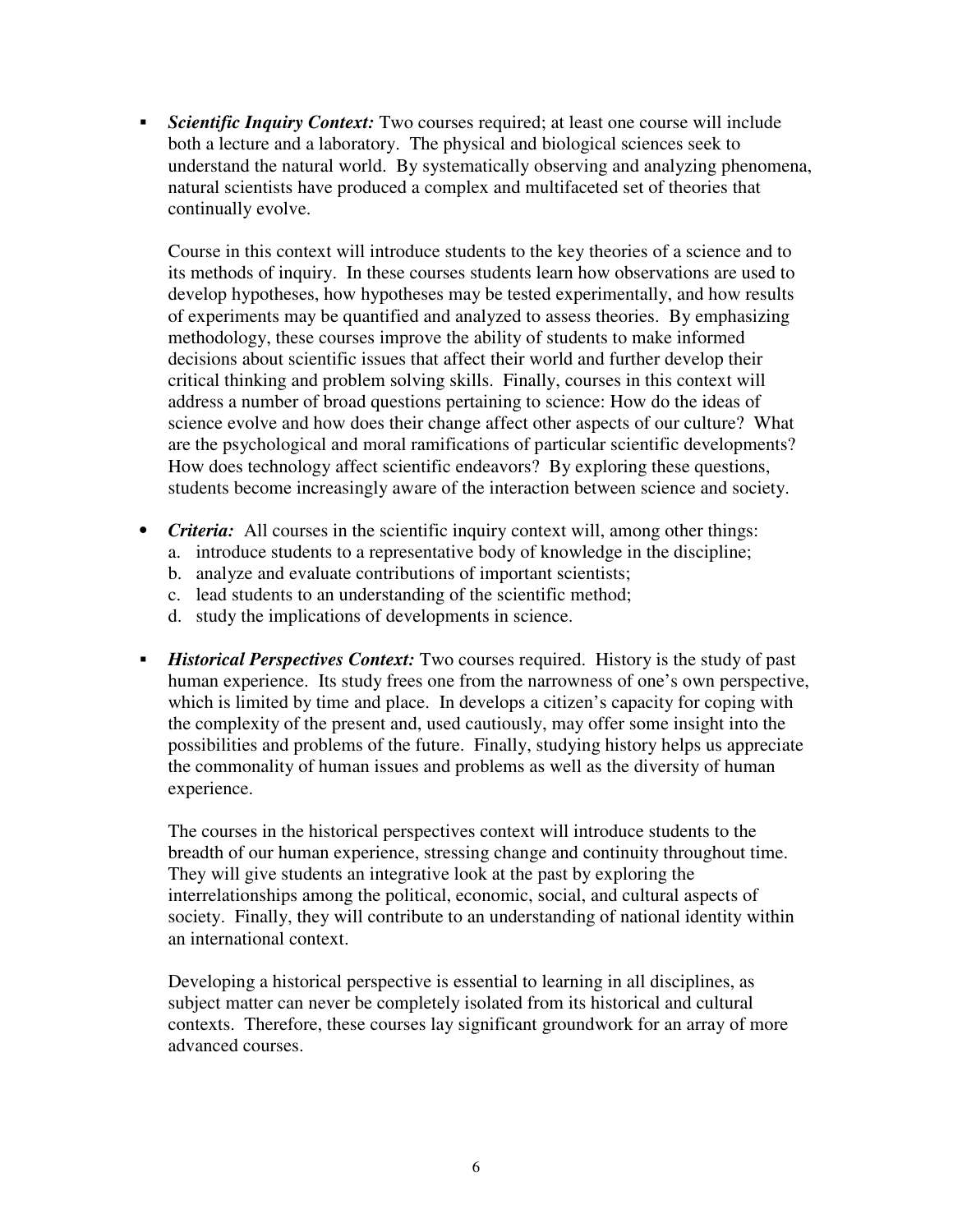- *Criteria:* All courses in the historical perspectives context will, among other things:
	- a. study material that covers a broad expanse of time in order to introduce students to the breadth of our human heritage;
	- b. give students an in-depth look at history by covering many of its facets (e.g., economic, intellectual, political, religious, scientific, social) and exploring their interrelationships;
	- c. contribute to students understanding of national and international life;
	- d. teach students historical methods of study, which reveal patterns and meanings in human history.
- *Fundamental Questions and Values Context:* One course required. Every decision we make, from the most mundane to the most far-reaching, is guided by the values we hold, as individuals and as communities. The courses in this context encourage and enable students to become aware of and reflect critically on their own values and the diverse values within their own culture. They also introduce students to the values that shape the worldviews and lives of other people, at other times and in other cultures. Students also engage in these courses the most pressing ethical issues of the contemporary world, learning to respect divergent viewpoints and to analyze thoughtfully the arguments used to support them.

Serious reflection on the universal human search for meaning and identity is also essential to a well-rounded liberal arts education. To that end, courses in this context explore the ways in which people have raised and answered the most fundamental questions of existence.

Although many Westminster courses might give attention to the role of values in decision making and to basic questions of meaning and identity, the courses in this context make these issues their principal focus. They lay a foundation for recognizing and understanding these critical dimensions of learning in other college courses and beyond.

- *Criteria:* All courses fulfilling the requirements of this context will, among other things:
	- a. focus on the role of values in decision making both by individuals and groups;
	- b. explore the ways in which humans have responded to basic questions of meaning and identity throughout history and in various cultures;
	- c. engage students in active reflection on contemporary ethical issues;
	- d. include the study of primary texts and exemplify the perspectives and methods associated with meaningful study of values and fundamental questions of existence.
- **•** Artistic Expression and Critical Appreciation Context: Two courses required, at least one of which must be a course in literature. When we are immersed in the study of literature, art, music, or theater, we are constantly opening up new perspectives on the world. Our encounters with artistic expression develop our critical appreciation of how artistic works reflect and shape our individual and shared experiences.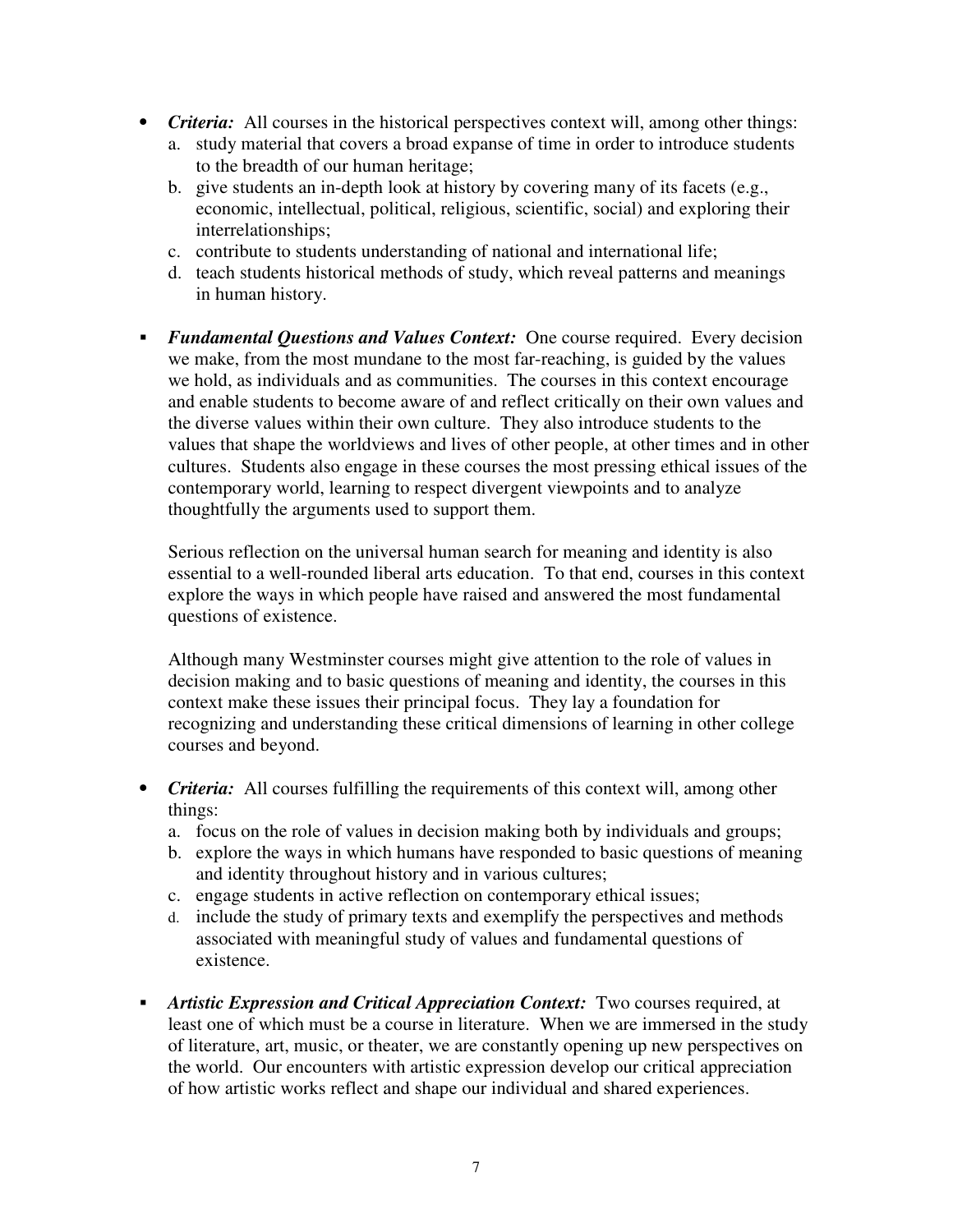By engaging in active study of the arts, students come to appreciate the diversity and intricacy of the creative and critical processes in the study of specific works, building informed and mature methods of evaluation. Further, students develop their own creative processes, which can then be applied to courses in all disciplines.

Courses in this context will expose students to a select body of literature, art music, or theater, using whatever media is appropriate. Some courses in this area will be interdisciplinary in nature, drawing connections between diverse forms of artistic expression. These courses should also encourage students to attend readings, plays, or art exhibits.

- *Criteria:* All courses in the artistic expression and critical appreciation context will, among other things:
	- a. engage students in the study of works which are representative of significant periods, movements, themes, or figures in the discipline;
	- b. develop the ability to analyze and discuss art, literature and the fine arts using key terminology and a variety of approaches;
	- c. explore the relationships between art and society in order to gain insight into cultural aspects of society and develop a perspective that enhances understanding of the human condition;
	- d. promote an appreciation of the arts.
- ▪ *Human Behavior and Social Institutions Context:* Three courses required with courses in three disciplines. Human behavior occurs within a setting that includes individuals cognition, environmental contingencies, and larger social institutions such as families, communities, governments, and economies. Collectively, the social sciences examine these contexts, seeking to identify the forces that shape them and to discover their meaning for human experience and behavior. Ultimately, this analysis gives students an understanding of themselves, society, and culture that enhances their capacity to live effectively, and as citizens and leaders, to improve the human condition.

Courses in this context introduce students to major factual and theoretical discoveries concerning human behavior and social institutions. Also, by using theoretical frameworks belonging to a discipline, students are challenged to investigate, analyze, and resolve one or more major issues confronting individuals or society.

- *Criteria:* All courses in the human behavior and social institutions context will, among other things:
	- a. explore the goals and methods of a discipline within the social sciences;
	- b. analyze and evaluate the discoveries of important social and behavioral scientists;
	- c. systematically explore major questions about human behavior, societies and/or cultures;
	- d. utilize critical thinking skills to examine issues facing individuals or society.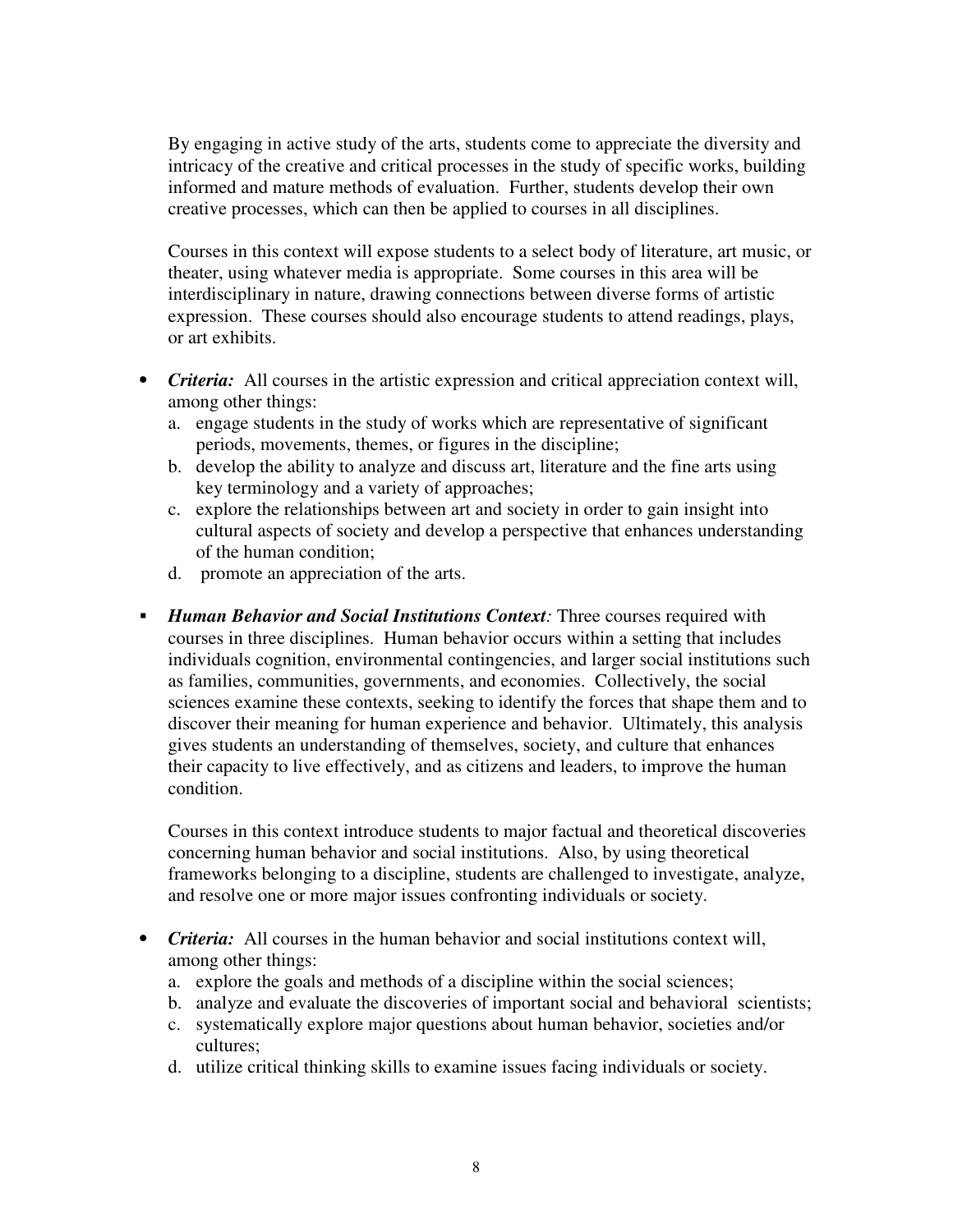**• Cultural Diversity and Global Interdependence Context:** Two courses required: the second course in a foreign language, an approved study abroad experience, or a course focusing on a culture in which the language studied is spoken; and a second non-language course in the context. At least one of the two courses must have a significant non-Western (e.g., African, Asian, Latin American, or indigenous) component.

We live in an increasingly interdependent world of diverse cultures. Our challenge is both to appreciate and respect our cultural differences and to learn to work together to address a host of global demographic, ecological, economic, and political problems. To live as informed and effective citizens of the emerging global community, we must all develop deeper appreciation and understanding of various cultures and the forces that draw people in our world together and drive them apart.

Therefore, courses in this context will introduce students to the diverse cultures of our world, including a discussion of non-Western ones. These courses will encourage awareness of and respect for other cultures in order to help students identify shared traits among cultures as well as culturally-based differences, view their own perspectives with a more critical and analytical eye, and cope with the variety their own perspectives they will encounter as societies in our world become more interdependent.

 *• Criteria:* Courses in the cultural diversity and global interdependence context will, among other things: -explore the languages, history, social and political institutions, artistic heritage, and/or religions of one or more cultures; or -examine a number of the forces responsible for growing global interdependence; or -engage in critical thinking about some of the major contemporary issues confronting the international community.

Completion of course work in this tier signifies satisfaction of items 4,5,6,8,9,10, and 11 in the list of Educational Goals above.

# **TIER III: - THE INTEGRATIVE TIER<sup>4</sup>**

While the Contexts Tier allows students to explore the unique content and methodologies of various academic disciplines, there are subsequent needs to integrate disciplinary knowledge and to explore its relevance to contemporary issues and problems. Therefore, the General Education Program requires a single course completed in the junior or senior year that draws together students from various disciplines for the sake of sharing their perspectives and discovering how an integrative approach can enrich understanding and facilitate solutions.

<sup>&</sup>lt;sup>4</sup> See Appendix C for more detailed information about student advising and college policies related to the Integrative Tier.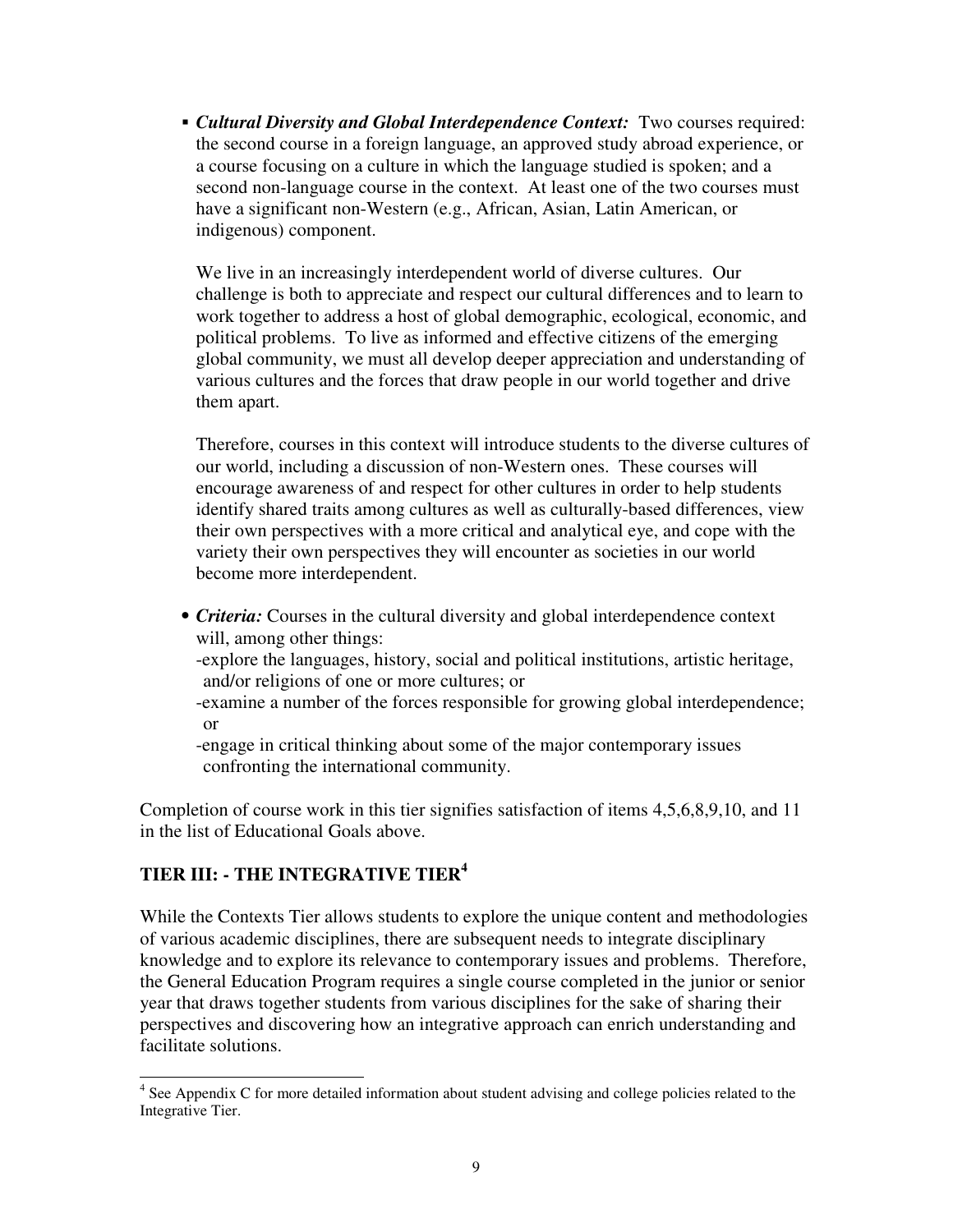Several integrative tier courses are available annually. These courses will be team-taught by faculty from different disciplines where possible; some may be regular departmental offerings. These courses require students to address contemporary issues and problems using a higher level of integrative and analytical skills than in previous general education courses. Further, integrative tier courses require students to share insights and conclusions about issues at hand in research papers, essays, projects, and/or presentations.

*• Criteria:* Courses satisfying this requirement must: -address an issue involving the perspectives of two or more disciplines; -include an explanation of the disciplinary methodologies and how they interface to enhance the understanding of course material; -show how interdisciplinary investigation yields an empirical or theoretical integration of knowledge.

## **SUMMARY OF BACHELOR OF ARTS DEGREE REQUIREMENTS**

The general education program are integrated with other requirements for graduation so that in order to earn a degree a student must:

- Earn 122 hours of course credit with a minimum GPA of 2.00 in courses presented for graduation.
- Earn credit in two courses designed as writing intensive, one of which must be at the upper level.
- Earn credit in one physical education activity course.
- Complete one upper-level course that is housed in a division other than that of the student's major department. that is housed in a division other than that of the student's major department.
- Complete at least four semesters as a full-time Westminster student, including the two semesters immediately prior to graduation.
- Be certified by a department as having met the department's requirements for a major.
- Earn the following credits in the Foundational Tier courses<sup>5</sup>:

| -ENG 103 Academic Writing                                                 | $3 \text{ hrs}$ |
|---------------------------------------------------------------------------|-----------------|
| -MAT 114, MAT 121, or MAT 124 Statistics, Precalculus or Calculus 3-5 hrs |                 |
| -WSM 101 Westminster Seminar                                              | 3 hrs           |
| -FL101 initial semester of foreign language                               | 4 hrs           |
|                                                                           | $13-15$ hrs     |
| • Earn the following credits in the Context Tier courses:                 |                 |
| -Scientific Inquiry                                                       | $7-8$ hrs       |
| -Historical Awareness                                                     | 6 hrs           |

<sup>&</sup>lt;sup>5</sup> Students entering Westminster College typically must enroll in these courses or, in the case of the Math courses, an appropriate prerequisite, in the first year.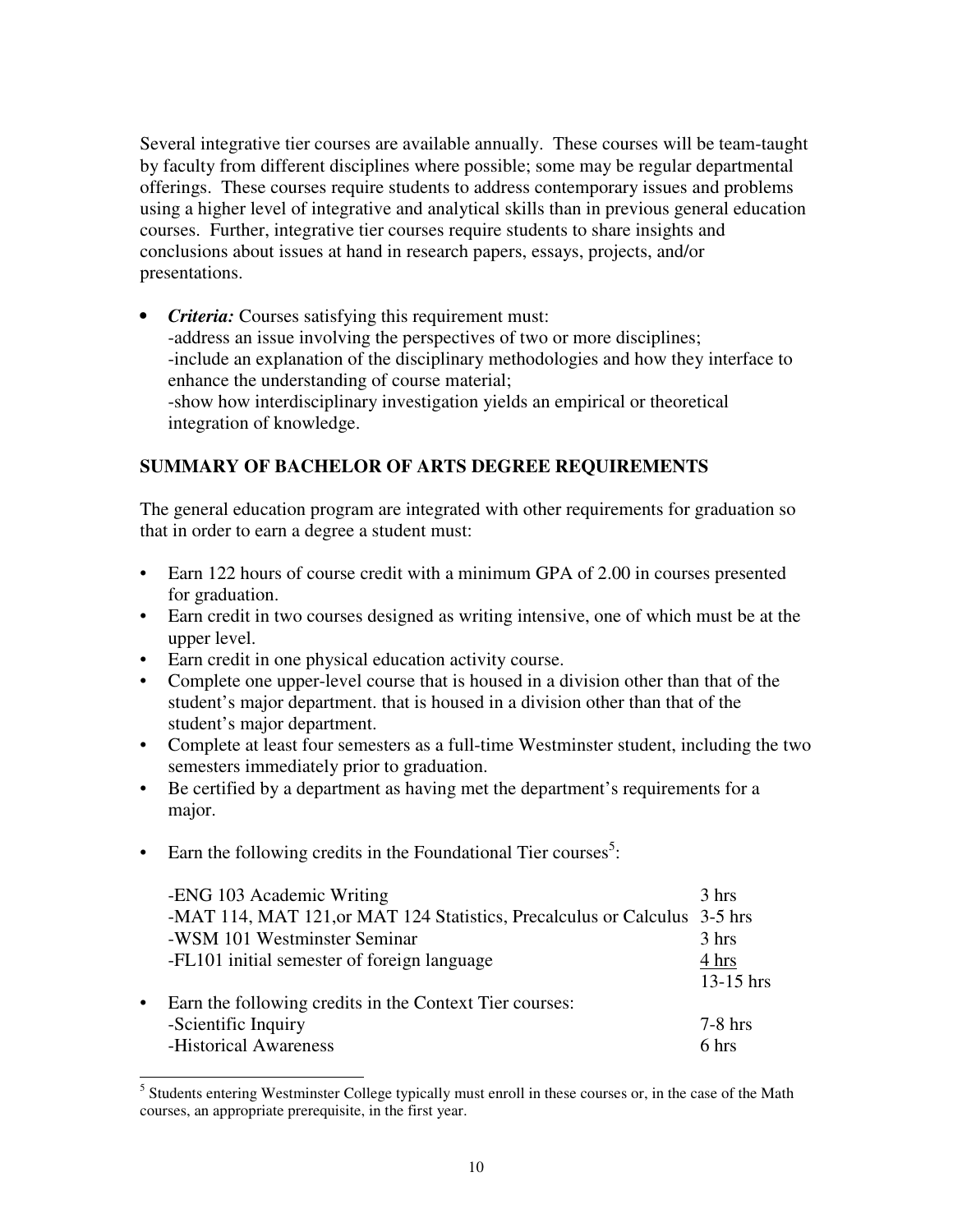| -Fundamental Questions and Values              | 3 hrs     |
|------------------------------------------------|-----------|
| -Artistic Expression and Critical Appreciation | 6 hrs     |
| -Human Behavior and Social Institutions        | 9 hrs     |
| -Cultural Diversity and Global Interdependence | $6-7$ hrs |
|                                                | 37-39 hrs |

The majority of Contexts Tier courses are taken in the freshmen and sophomore years.

• Complete an Integrative Tier course 3 hrs

The integrative course would be taken in the junior or senior year.

• *Total General Education Requirements:* **53-57** hrs

## **RELATED PROPOSITIONS**

In the opinion of the Curriculum Reform Task Force, which originally coordinated the formulation of New Foundations, the eleven educational goals articulated on proceeding pages of this document should influence the program of study offered by individual departments for their majors. In particular, departments should be responsible for:

- developing critical thinking skills needed for the major and providing a senior capstone experience in which students apply these skills
- insuring that students take a writing intensive course in the major
- providing for practice in speaking skills
- developing technological skills needed for the major with appropriate experiences using research tools and presentation technology

As part of the General Education Program, student accomplishments in leadership and service will be noted on transcripts.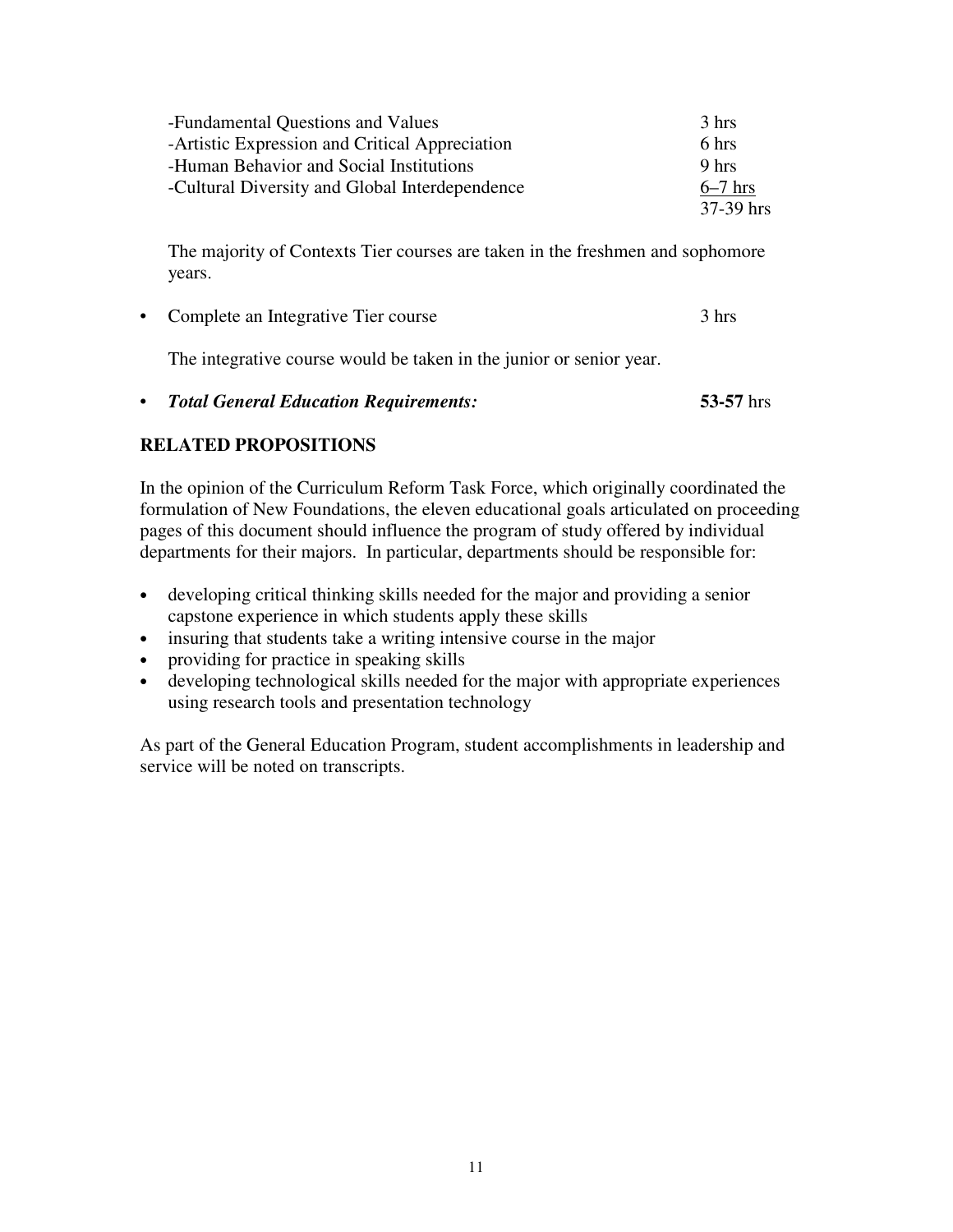## **APPENDIX A: THE FOUNDATIONAL TIER**

#### **The Westminster Seminar**

The Westminster Seminar, a semester-long course and required of all new enrollees, is designed to help incoming students develop the intellectual skills associated with the study of the liberal arts. The Foundational Tier of Westminster's general educational program consists of:

- 1) The Westminster Seminar
- 2) English 103 (Academic Writing)
- 3) one of the following math courses
	- a. MAT114 (Elementary Statistics)
	- b. MAT 121 (Pre-Calculus)
	- c. MAT 124 (Calculus)
- 4) an initial course in a foreign language

Through rigorous study of a particular topic, the Westminster Seminar helps students to develop their capacities to listen actively, and to comprehend, synthesize, analyze, evaluate, and apply knowledge. In addition, each seminar includes a variety of exercises and experiences that involve students actively in learning and familiarizes them with methods of developing and expressing new knowledge.

Although individual seminars differ in the subject matter they study, all are linked by a common theme, some common readings, and a model of learning that stresses individual responsibility. In addition, the seminars provide a common intellectual and social experience to new enrollees that will acquaint them with what it means to be a student at Westminster College. They also create a positive environment in which mentoring relationships between new students, upper-class students, and faculty members can develop and thrive.

#### **Possible Exemption from Westminster Seminar**

Students who transfer in 30 or more college credits to Westminster College shall be exempted from having to take the Westminster Seminar unless the seminar is required as a condition of admission by the Admissions Committee (11/16/99 faculty meeting)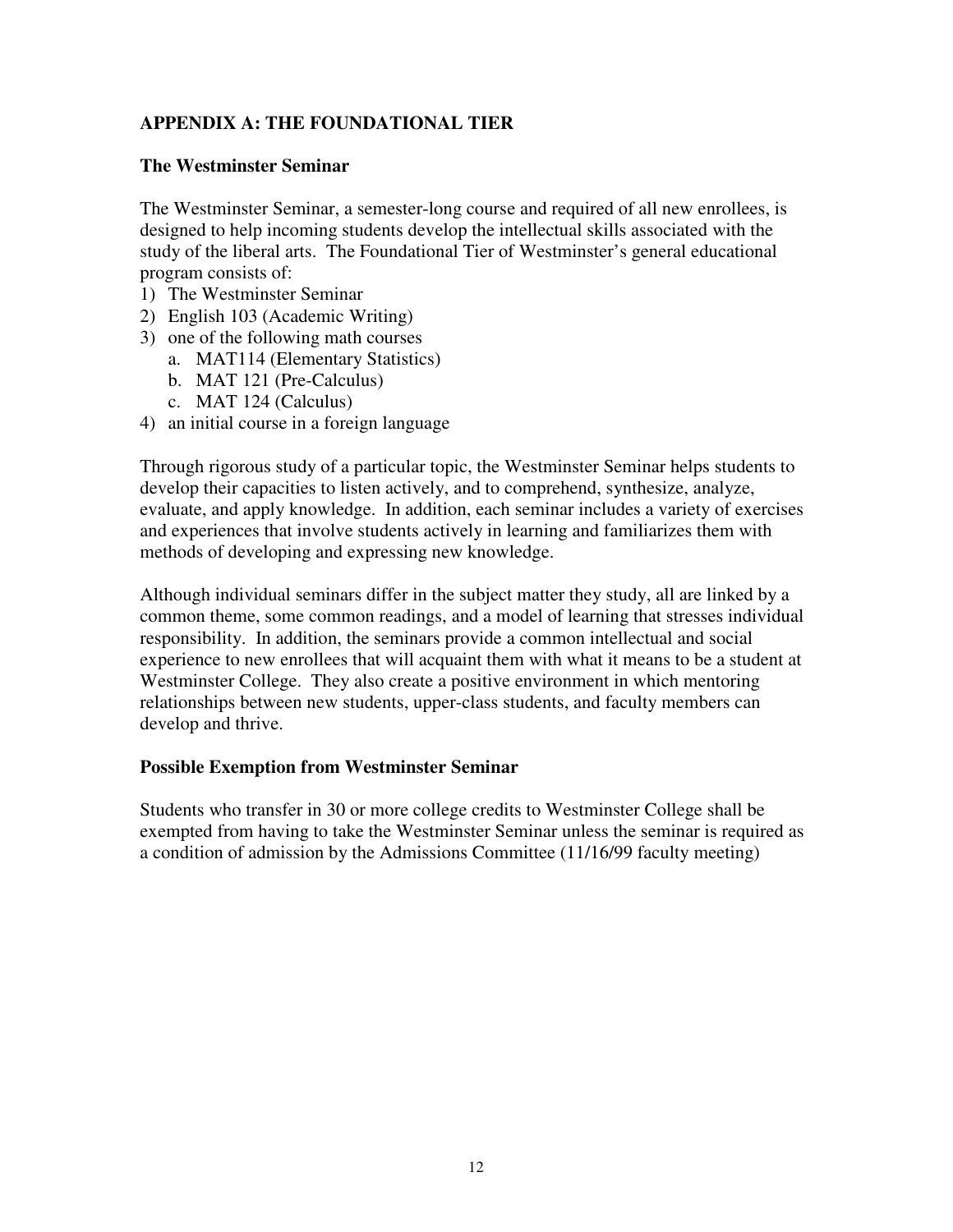

Students are required to take one three hour academic writing course as part of the general education program at Westminster. Students may complete this requirement by taking ENG 103 at Westminster, transferring in a 3 credit hour composition course from another college (including dual enrollment) or completing an AP composition course with a grade of 4 or better.

The English department offers multiple sections of academic writing in the fall and spring semester. The largest number of sections take place in the fall, and the majority of students should plan to take academic writing at this time. Students who are enrolled in LDP 101 in the Fall semester should plan to take ENG 103 in the Spring semester. To determine whether other students should be enrolled in ENG 103 in the Fall or Spring semester, the English department offers the following guidelines:

- Two of each three students should enroll in ENG 103 in the Fall semester.
- If students have an ACT Reading and/or English score of  $\leq$  21 they should take ENG 103 in the fall semester.
- If students generally have high school grades of  $\leq$  °C', they should take ENG 103 in the fall semester.
- If the student's high school English grades have dropped from freshman to senior year, they should take ENG 103 in the Fall semester.

If a student will not be taking ENG 103 at Westminster because of dual enrollment or AP credit, the advisor should suggest that the student enroll in ENG 270 to solidify their writing skills at the college level. Please send a list of your advisees who fall into this category to the Associate Dean to allow for monitoring of the need for extra sections of this course.

Remember, the main guide to enrollment should be student driven, with the caveat that 2 of 3 students should enroll in the Fall semester. We need to fill the sections in the Fall because we will not be able to add sections in the Spring semester above the 5 already scheduled to be taught.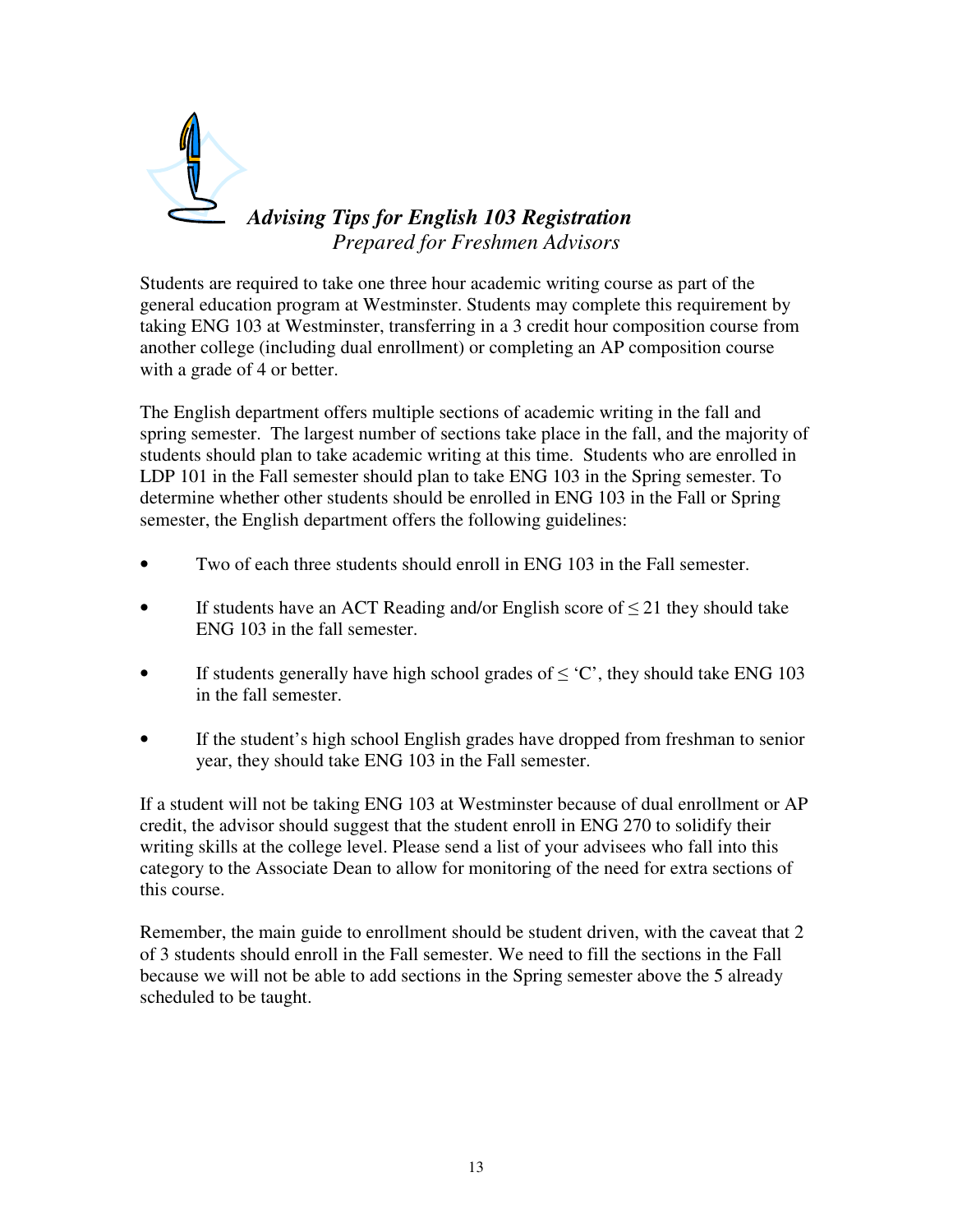

*Advising Guidelines for Tier One Math Courses Prepared for Freshmen Advisors*

The General Education Program at Westminster requires each student to take MAT 114 Elementary Statistics, MAT 121 Pre-

Calculus or MAT 124 Calculus as part of Tier One.

- **MAT 114** is a study of the organization and analysis of data including the normal, binomial, chi square, and t distributions; hypothesis testing; random sampling; large and small sample theory and methods; regression and correlation.
- **MAT 121** is the study of trigonometric and algebraic functions and their applications. Precalculus is a course for students planning to take either MAT 122 or MAT 124.
- **MAT 124** focuses on the major concepts of beginning calculus such as limits, continuity, the derivative, Riemann sums, the definite integral, and the application of those concepts. Students should have background in trigonometry, natural log functions and exponential functions (typical pre-calculus content) before taking this course. Students who do **not** have the appropriate background should enroll in MAT 121 (Pre-Calculus) before taking MAT 124.

**To choose between these courses:** students should consider their intended major, as well as their current level of math skills. Students intending to major in the Natural Sciences generally would take MAT 124; other students would normally complete MAT 114. Westminster's math department has established some prerequisite guidelines to help students determine the best fit between math courses and student's skill level.

- For MAT 114, the prerequisites are: an ACT math score of  $\geq 23$  or SAT math score ≥540 and at least 4 years of high school math, including 2 years of algebra with at least B's.
- For MAT 121, the prerequisites are: an ACT math score of  $\geq 22$  or SAT math score ≥540 and at least 4 years of high school math, including 2 years of algebra with at least B's.
- For MAT 124, the prerequisites are: an ACT math score of  $\geq 25$  ( $\geq 27$  preferred) or SAT math score ≥600 (≥630 preferred) and at least 4 years of high school math, including 2 years of algebra and some precalculus.

# **The Math department feels that following these guidelines is critically important.**

It does not matter if the student is "really smart" if they haven't had the prerequisite course(s) they will struggle and hurt their GPA. For students who do not meet the above prerequisites, other math courses are offered to help students prepare to take a math course that meets the Tier One requirement. There are three possible courses that could function in this way, they are listed below along with the prerequisites for each.

MAT 090 Intermediate Algebra: This is a two credit hour course that emphasizes the mathematical principles and operations which are necessary background for a college algebra course. Enrollment is by permission from the mathematics department at Westminster. Prerequisites: an ACT math score of ≤18 or SAT math score ≤400.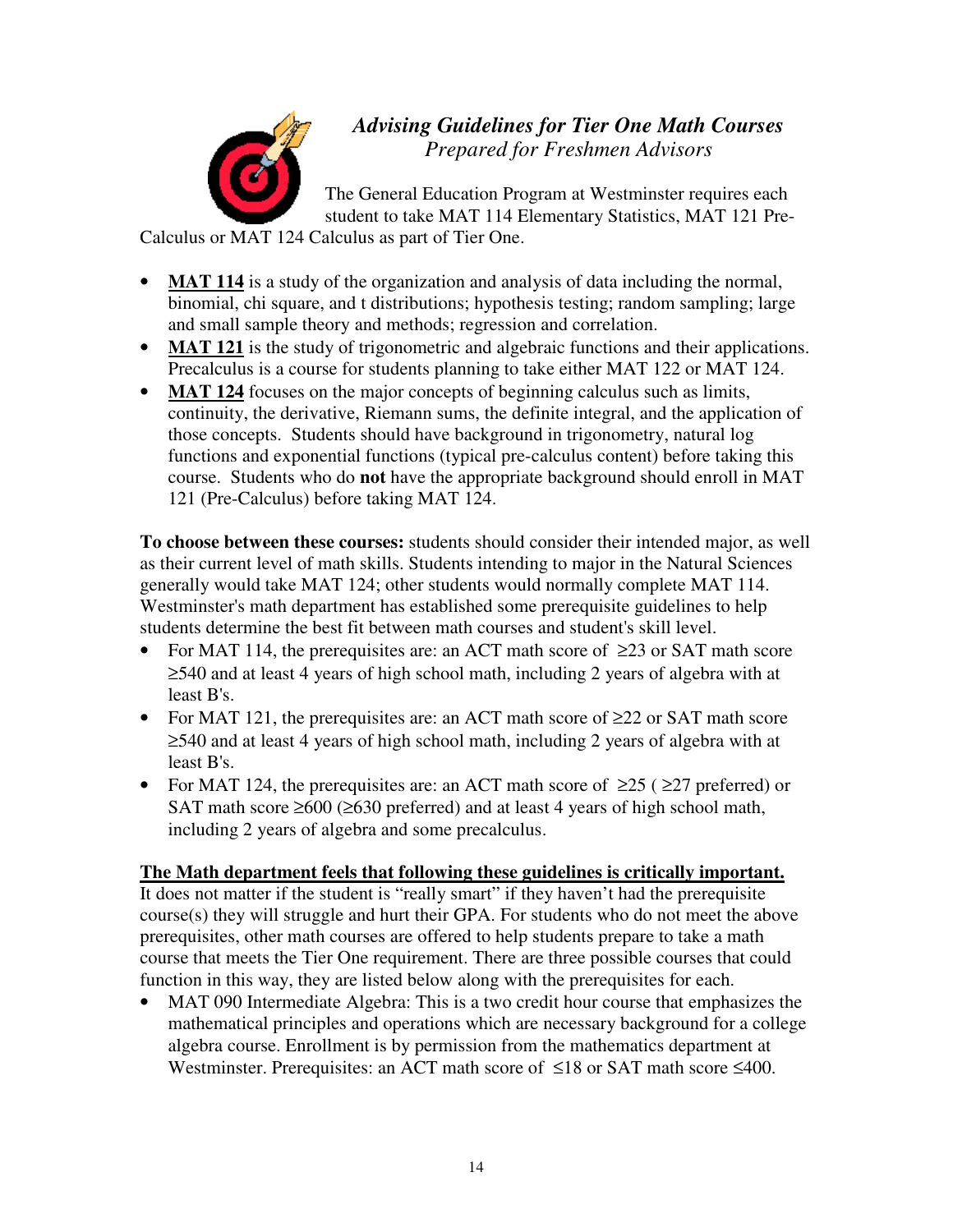• MAT 111 College Algebra: This course includes the study of linear, quadratic, exponential, and logarithmic equations, inequalities, functions and graphs and their applications. Prerequisites: ACT math score between 19 and 23 or SAT math score between 410 and 530 and at least 2 years of high school algebra with at least C's.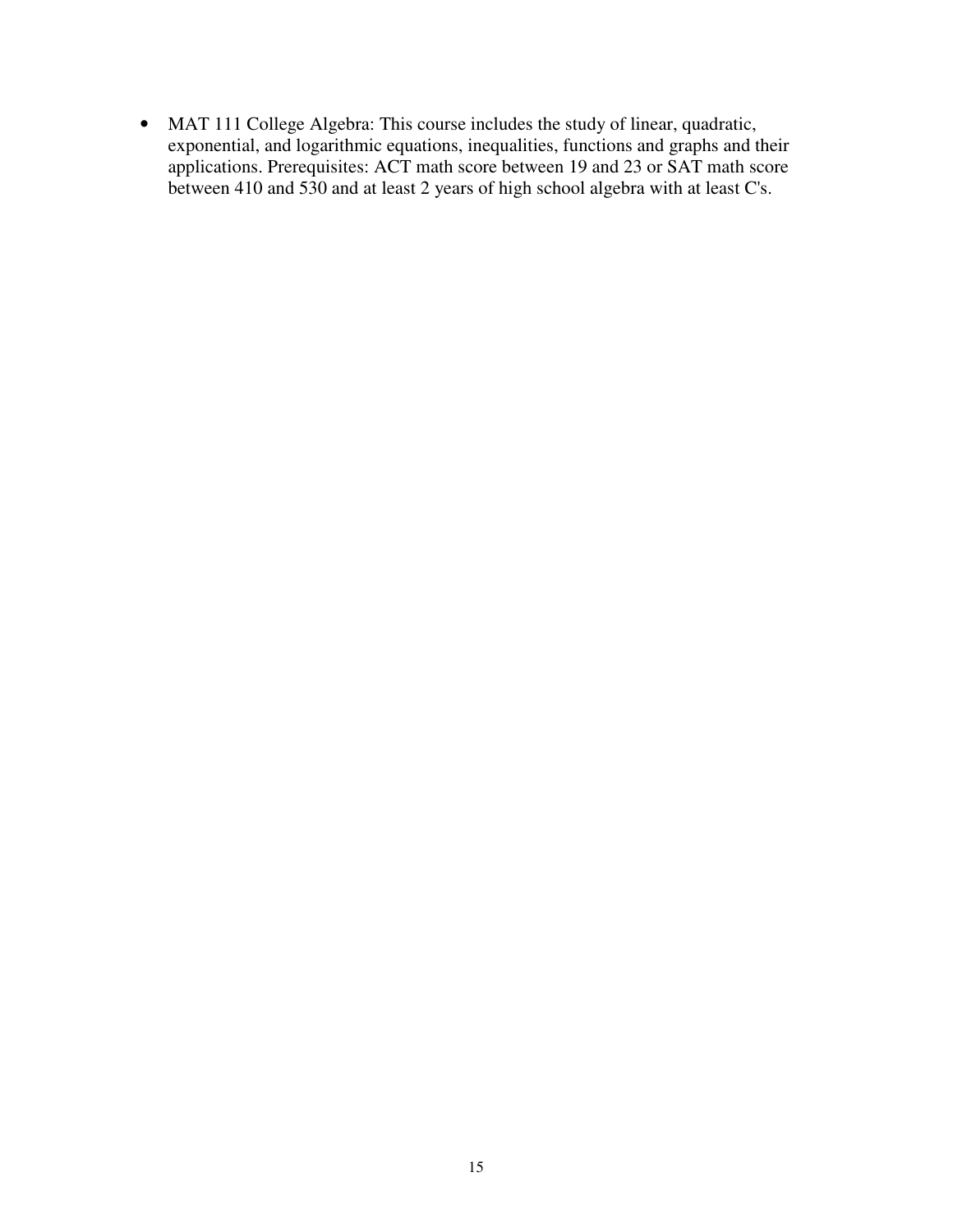

*Advising Tips for Foreign Language Study Prepared for Freshmen Advisors*

## **Procedures**

- 1. Students who have taken 2 or more years of French or Spanish in high school will take the language placement test before their appointment to register. They will be able to take this test online and their scores will be sent to the chair of the Foreign Languages and Literature Department. Those who studied a language other than those listed above will be handled on a case-by-case basis (for example, Latin students will interview with the Latin professor for a placement determination.) Students who are exempt from taking the placement test are:
	- Those who did not study a second language in high school
	- Those who took less than two years of a second language in high school
	- International students for whom English is a second language

 Students who have studied French or Spanish for two years or more will not be allowed to enroll in a foreign language course until they have taken the placement test.

- 2. Placement test results will be given to the registrar who will pass on the placement recommendation to you. If a student intends to use placement test results to "waive" the first course (i.e. they placed into 102 and want to only take the culture course) s/he will have to retake the placement test on campus to be certain that their score is valid.
- 3. If a student will be waiving the first language course based on three years of high school language, the advisor must copy the final high school transcript and give the original to the registrar. The registrar will mark the requirement as completed and place the transcript in the student's permanent file.

## **Advising Tips**

1. Students are encouraged to begin language study early in their college careers. Students planning to major in International Studies, International Business, or a Foreign Language should certainly begin language study in their first (for placement into courses numbered 101 or 203) or second (for placement into courses numbered 102 or 204) semester at the college. In most cases, students who are considering studying off-campus in a French or Spanish speaking country need to complete the 204 course by the end of their sophomore year.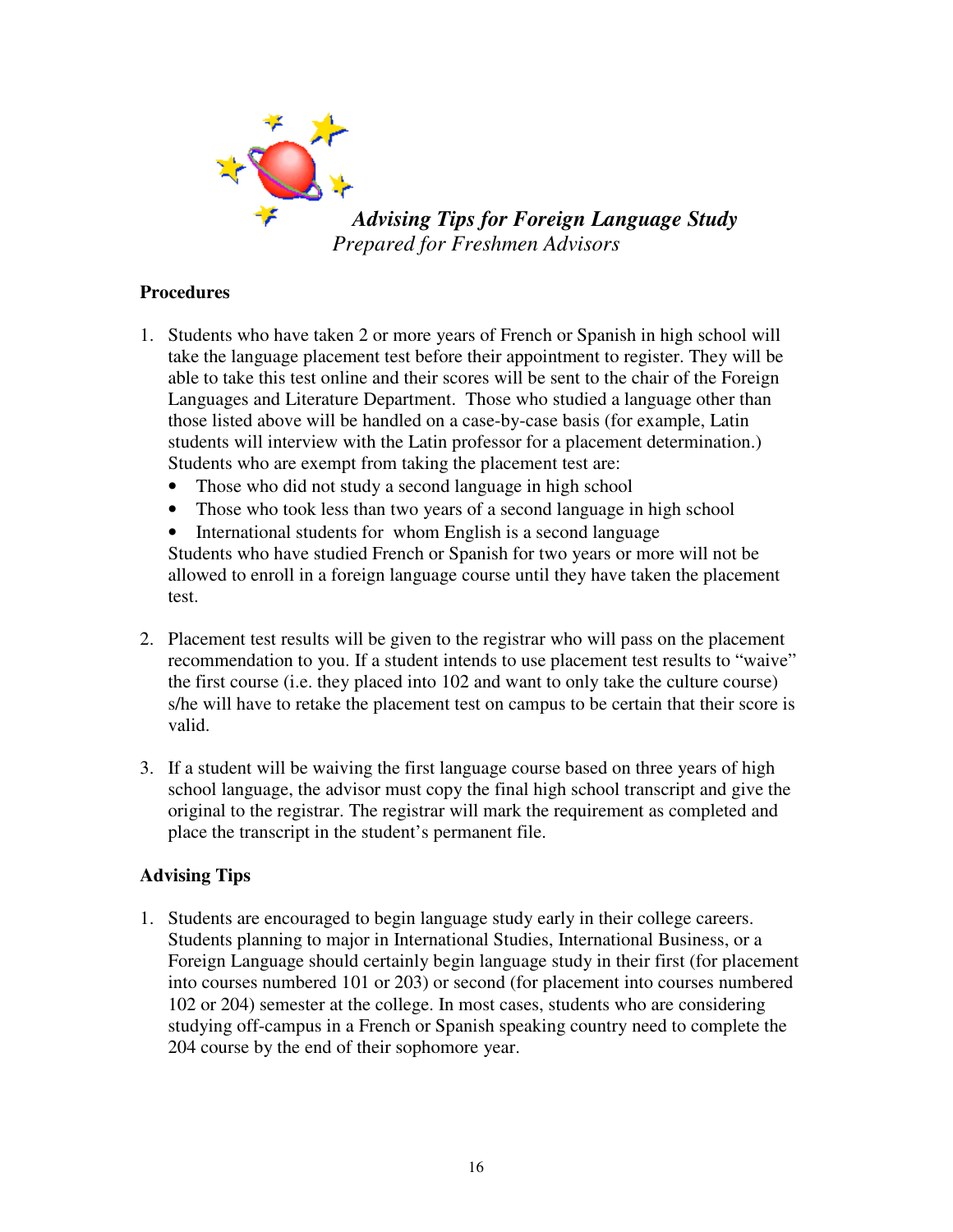- 2. Students who place in the 102, 203, or 204 courses of language should enroll in the appropriate course in their first year at the college to assure that they receive optimum benefit from their high school language study. 203 courses are offered in the Fall; 102 and 204 courses are offered in the spring. (Placement test results are only valid for the academic year in which the test was taken. While this may seem somewhat severe, research demonstrates that language skills deteriorate rapidly—and that this deterioration is particularly swift at the lower levels of proficiency, i.e. 102 and 203.) Upon completion of 102, 203, or 204 with a grade of C or better, students placing in these courses will also receive up to 10 hours of advanced placement credit for previous courses in the sequence.
- 3. Students who place above the 204 level should consult with the foreign language faculty member in that language to determine the most appropriate next course.
- 4. Students who have received college credit for an introductory college-level foreign language course as part of a high school program will usually waive the first course requirement on the basis of three years of high school study. They should take the placement test, however, and consult with a member of the foreign language department about future study. (Although these students may have up to two years of college credit, they often place in 102 or 203. Most of them are enthusiastic about continuing their language study and will do well if placed in the appropriate course for their skill level. The best way to determine their level is the placement test, since different programs focus on different skills. Because students completing 102, 203, or 204 receive credit for the courses they skipped, students usually lose no more than 3 credit hours.)
- 5. Students who place in 102, 203, or 204 may elect to enroll in the course which immediately precedes the course in which they placed. For example, a student placing in 102 may choose to begin college language study at the 101 level, but a student who places in 203 or 204 may not enroll in 101 unless this decision is made in consultation with the appropriate member of the language department.
- 6. Students who believe that the placement test results do not accurately reflect their ability and that they should have been placed in a more advanced course should consult with the member of the language department who teaches that language. Every year we talk to a small number of students who were dissatisfied with the placement test results. In a brief individual consultation with the student, we are usually able to come to a mutual agreement on the most appropriate course.
- 7. Since at least one semester of foreign language is required as part of the general education program, all students must either (a) take 101, (b) place into a higher level course and pass that course, or (c) receive waiver credit for 3 years of high school language study. Since the general education requirements include either a second semester of language study, or a culture course about the language previously studied, students should carefully consider their academic goals when deciding which courses they will take. If a student has taken three years of high school language study and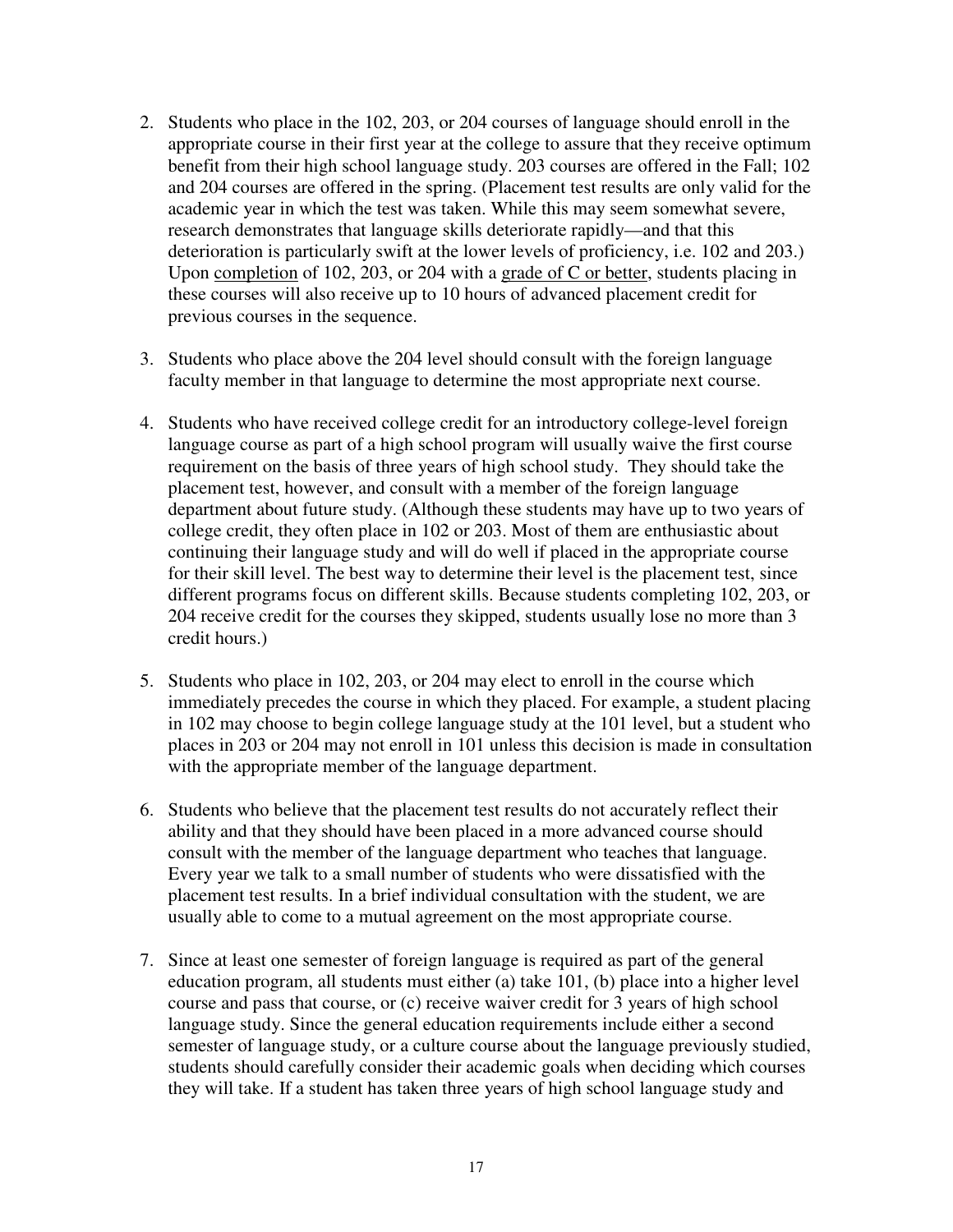places into 101, they waive the first course of the language requirement based on their high school work, but then must complete the second course requirement. They may do this by taking a culture course related to their high school language or by completing a semester of study abroad. If they wish to continue language study, they must take both 101 and 102 after placing into 101. If they place into 102, they can receive credit for 101 after completing 102 with a grade of C or better and will thus have completed the foreign language study component of the general education program.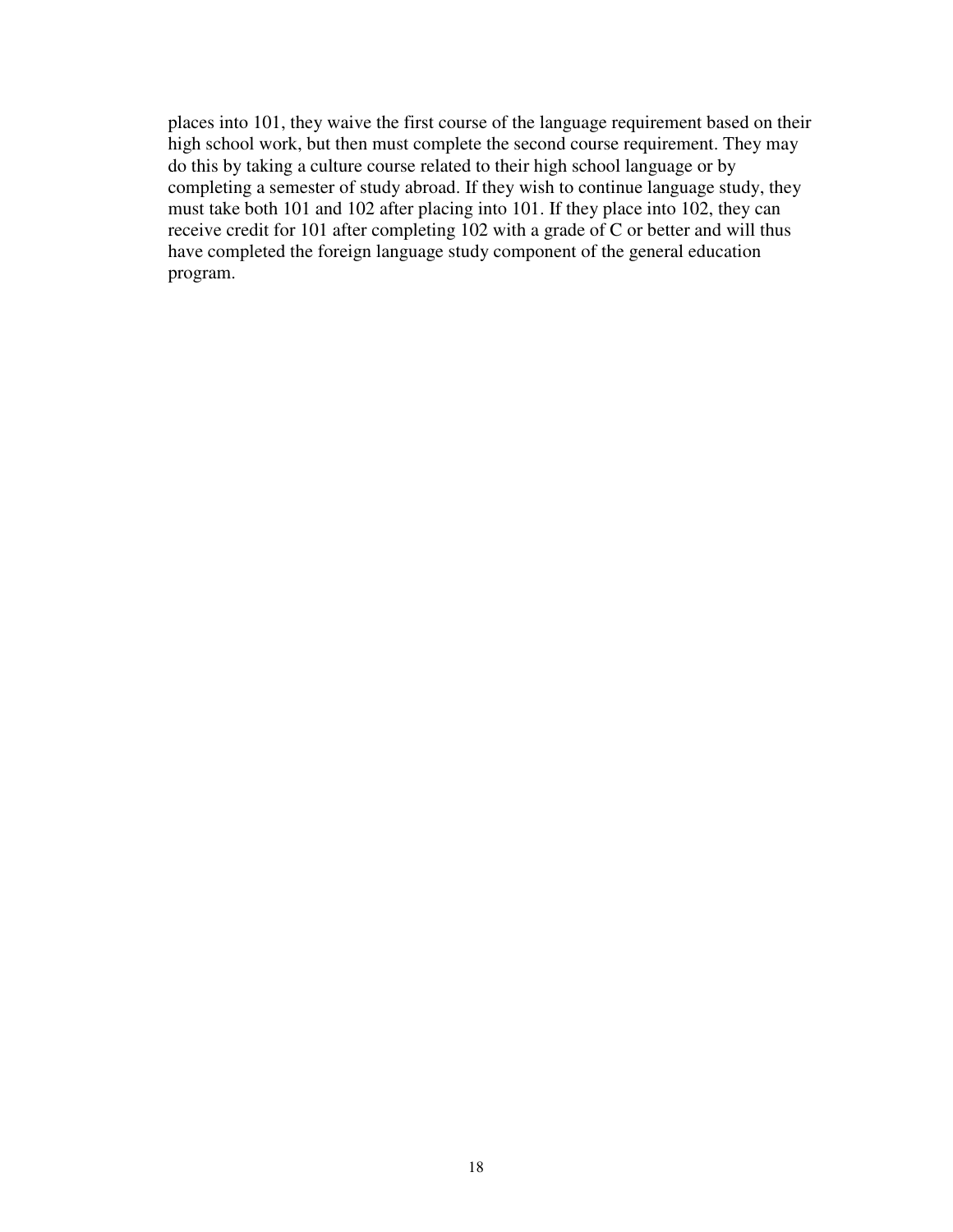# **APPENDIX B: THE CONTEXTS TIER**

## **Cultural Diversity and Global Interdependence Context Requirements**

Two courses required - one course each from the following categories:

*Language and/or Culture*: (The language or culture course must relate to the language studied in Tier I or in high school.)

*Non-Western courses*:

*Note:* One course cannot count for both requirements. For example, if you take HUM 294 as a language or culture course, you cannot also count it for the non-western requirement.

*Note:* Satisfactory completion of two or more courses as part of an approved semesterlong study abroad experience may fulfill either one or both courses within this context. The Curriculum Committee, in consultation with relevant faculty, staff and/or administrators, will decide whether the experience counts toward the regular culture course and/or the non-Western culture course requirement.

*Note:* The linkage is waived for a student who through high school study has met the Tier I requirement in a language other than French, Latin, or Spanish.

#### **Study Abroad Experience**

"A study abroad experience, approved by the Curriculum Committee is defined as an experience that meets one of the following standards:

- 1. Successful completion of a Westminster College travel course of three or more hours (including the sum of the hours awarded for the travel portion as well as the pre-travel portion of the course) in which students travel to another country or countries;
- 2. Successful completion of the pre-departure orientation course and the on-site heritage course of the Westminster Semester at an educational institution with which Westminster College has a formal affiliation;
- 3. Identification and successful completion of a course on an exchange or affiliated program which meets the standards for the second course as described in New Foundations;
- 4. Submission to the Curriculum Committee or their designee of a learning journal by a student who has participated in an international study, international homestay, or international internship experience. Students who want to pursue this option will need to obtain written permission from the Curriculum Committee prior to departure for the study abroad experience."

## **Foreign Language Waivers**

At its meeting on April 10, 2003, the faculty approved the following policy regarding the waiver of the first course in a foreign language.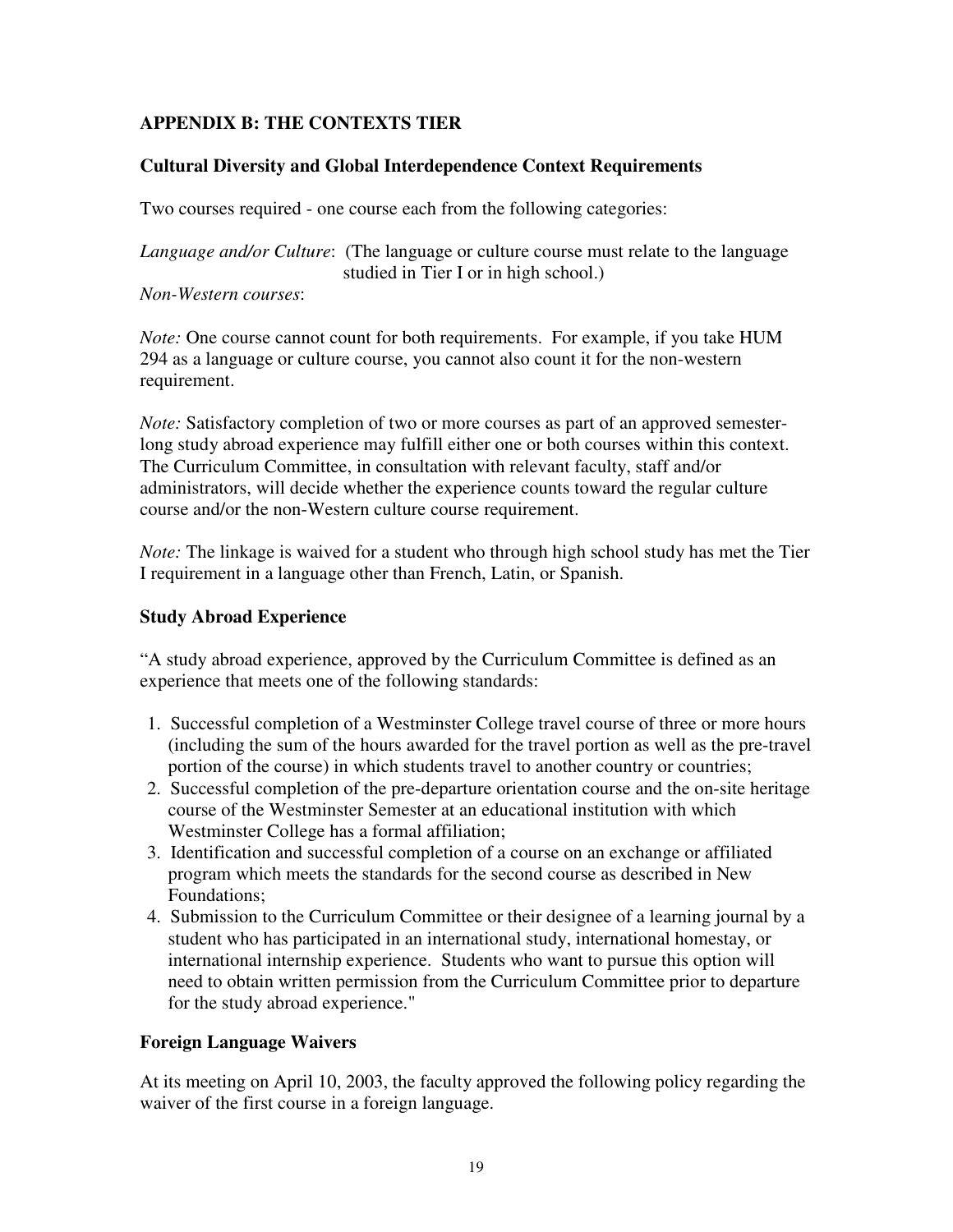Students must provide a final, official high school transcript to the College before a foreign language waiver can be granted.

## **The Meaning of Culture**

The Curriculum Committee resolved that we do in fact believe that a "culture" course within this context can include history components as well as other possible components, such as language, social and political institutions, artistic heritage and/or religion (i.e., in accordance with language used in the criteria given in New Foundations). The language of the context indicates that the first course can be one of the following: a second language course, an approved study-abroad experience, or a "course focusing on a culture in which the language studied is spoken." There is nothing to preclude an instructor from another discipline from teaching a culture course within this context. If anything, the New Foundations document provides the means to move away from strictly defined department-based contexts. In keeping with that thought, the committee concluded that the culture course within this context does not have to be language- based, and we currently have courses within the context that are not language based (HUM278, 275, 292). (9/26/00 meeting of the Curriculum Committee)

#### **Clarification of Cultural Diversity and Global Interdependence Context As It Pertains to International Students**

The Dean of Faculty in consultation with the Off-Campus Advisory Committee will determine how an international student should fulfill the first two requirements of the Cultural Diversity and Global Interdependence context. Nevertheless, all international students will fulfill the third, non-language component of this requirement as specified for regular Westminster students. (1/18/2000 faculty meeting)

## **Challenges to Policies Relating to the Cultural Diversity and Global Interdependence Context**

If a student or an advisor should raise questions about, or challenges to, a policy relating to the Cultural Diversity and Global Interdependence context on the basis of an individual student's status or special circumstances as an international student, a resident alien, or a non-native English speaking U.S. citizen, the dispute will be remanded to the Curriculum Committee, in consultation with the Off Campus Advisory Committee, for adjudication. (1/18/2000 faculty meeting)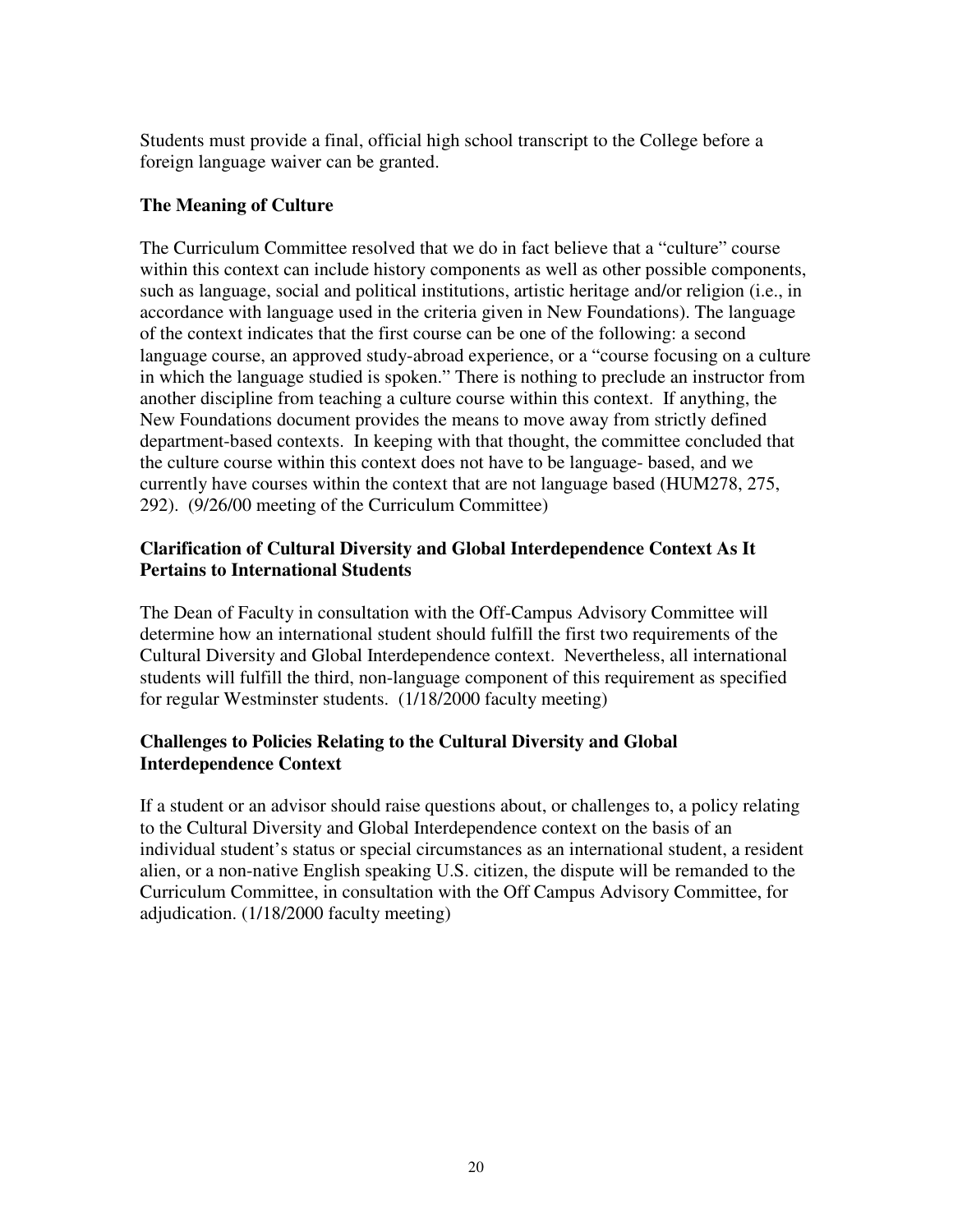# **APPENDIX C: THE CONTEXTS TIER**

#### **Integrative Courses**

The fundamental purpose of an integrative course is to give students, in their junior or senior years, an opportunity to achieve a culminating or capstone experience within the Westminster General Education Program. In pursuing this goal, an integrative course requires students to employ a wide array of "foundational" skills and "contextuallybased" insights in order to form intelligent judgments about and rational responses to some complex issue, problem, or concern they will confront as citizens in the  $21<sup>st</sup>$ century. Ultimately, an integrative course encourages students to put into practice the deepest values and highest capacities imparted by a liberal arts education.

Integrative courses are thoroughly interdisciplinary, even though they may be taught as regular courses within particular departments. For this reason, these courses focus on subjects or topics that require students to become conversant with facts, concepts, methods and or principals derived from several tier-two contexts. They will be team taught where appropriate and possible.

Integrative courses are not only systematic and rigorous; they are also critical and practical. Thus, an integrative course not only asks a student to attain a sophisticated understanding of a topic, but also to formulate and defend a plan of action for or response to one or more of its controversial facets.

## **Tier III Policy**

Require students to take one integrative course as currently defined, but allow students to enroll in the course regardless of his/her major. Students may count this course for either Tier III or toward their major, but not both. Students who successfully complete majors in any approved program of interdisciplinary study which is not housed in a single department, or who have more than one declared major, will have automatically satisfied the Tier III requirement if one of the courses successfully completed to satisfy major requirements is an approved Tier III course. (April 8, 2003)

Existing students wishing to apply the new Tier III policy can continue to petition the Executive Committee on a case-by-case basis.

#### **Criterion for Approval**

After considering issues raised by the Tier III Task Force and the General Education committee, the Curriculum Committee proposes the following criteria to be used by the General Education Committee in endorsing proposals for Tier III integrative courses:

1. Tier III integrative courses must have a prerequisite of at least one specific Tier II course. Other prerequisites are left to discretion of the faculty teaching a particular Tier III integrative course. (Exception: MAT courses proposed as Tier III integrative courses must have a prerequisite of at least one specific math Tier I course).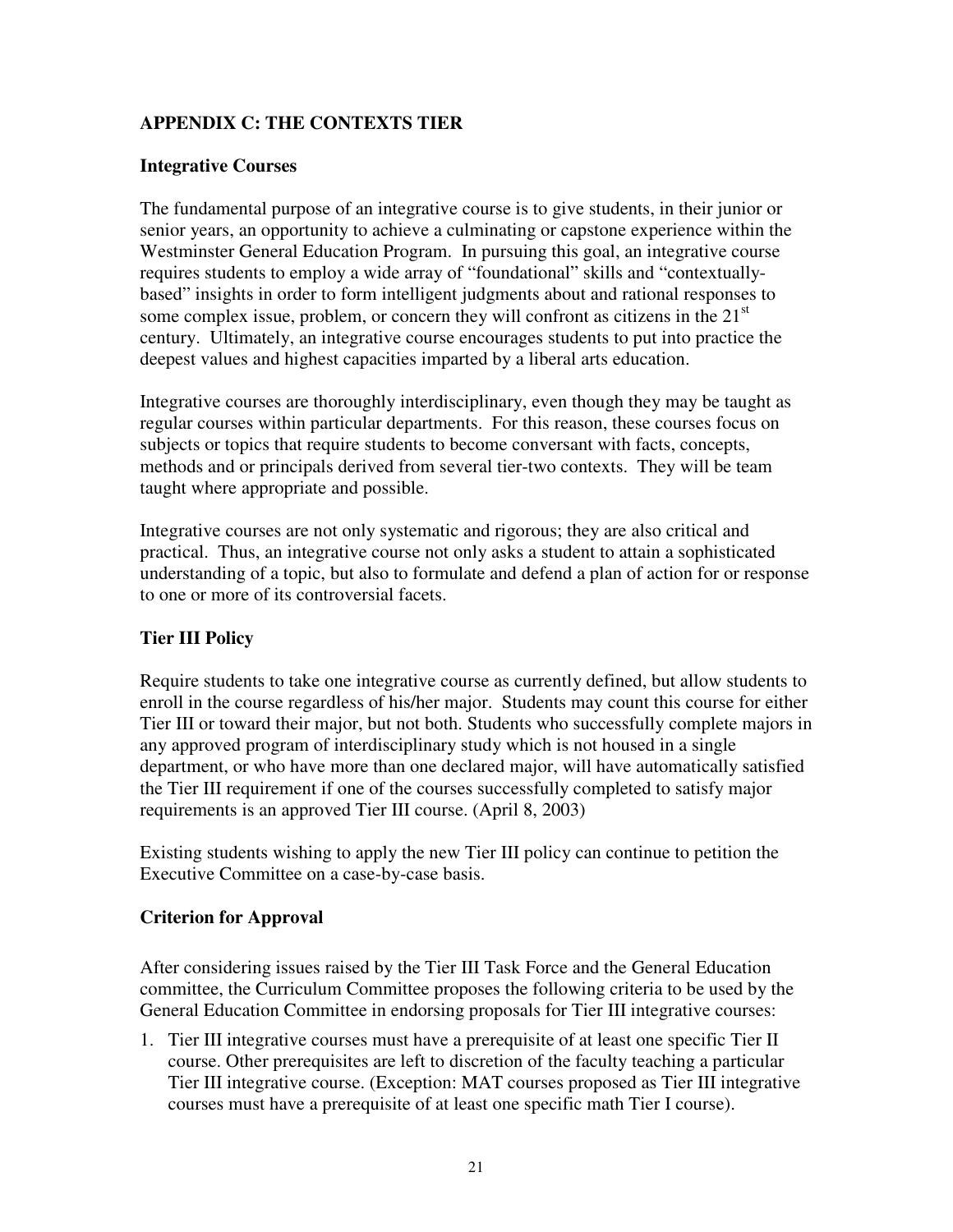- 2. Tier III interactive courses should ordinarily be seminar or laboratory type courses in which students are actively involved in research and presentation throughout the semester. However, different teaching styles and different disciplines will be reflected in Tier III integrative courses. It should be recognized that the use of lectures by instructors (and guests) will be more appropriate in some Tier III integrative courses than others.
- 3. All students (in Tier III integrative courses must complete at least one research paper or project and make at least one in-class presentation.
- 4. The interdisciplinary perspective of a Tier III integrative course should be demonstrated by the inclusion of such factors as:
	- Reading lists which include works by authors representative of two or more disciplines:
	- Use of explanatory models reflective of different disciplinary perspectives
	- Incorporation of speakers and/or other resources in the course reflective of different disciplinary perspectives:
	- Research projects in the course drawing on different disciplinary perspectives.
- 5. The "contemporary issues" upon which Tier III integrative courses focus may be construed broadly to include conceptual or theoretical questions, historical events with ongoing ramifications, diverse explorations of the human condition or phenomena of nature as well as problems centered on social institutions or public issues. These courses should address the types of problems or concerns that Westminster graduates may expect to face as citizens and leader in their community, state, nation, and world in the  $21<sup>st</sup>$  century.
- 6. Experimental courses (at the 300 or 400 level) may be approved as Tier III integrative courses before the Curriculum Committee has approved them for inclusion in the permanent curriculum of the college.
- 7. Syllabi must be submitted to the Curriculum Committee and must demonstrate how the course is integrative.
- 8. Courses remain designated as integrative only so long as the professors teaching the courses do not substantially change their courses as approved by the Curriculum Committee.
- 9. A list of integrative courses approved by the Curriculum Committee and the semesters in which they will be taught will be published in the Schedule of Classes.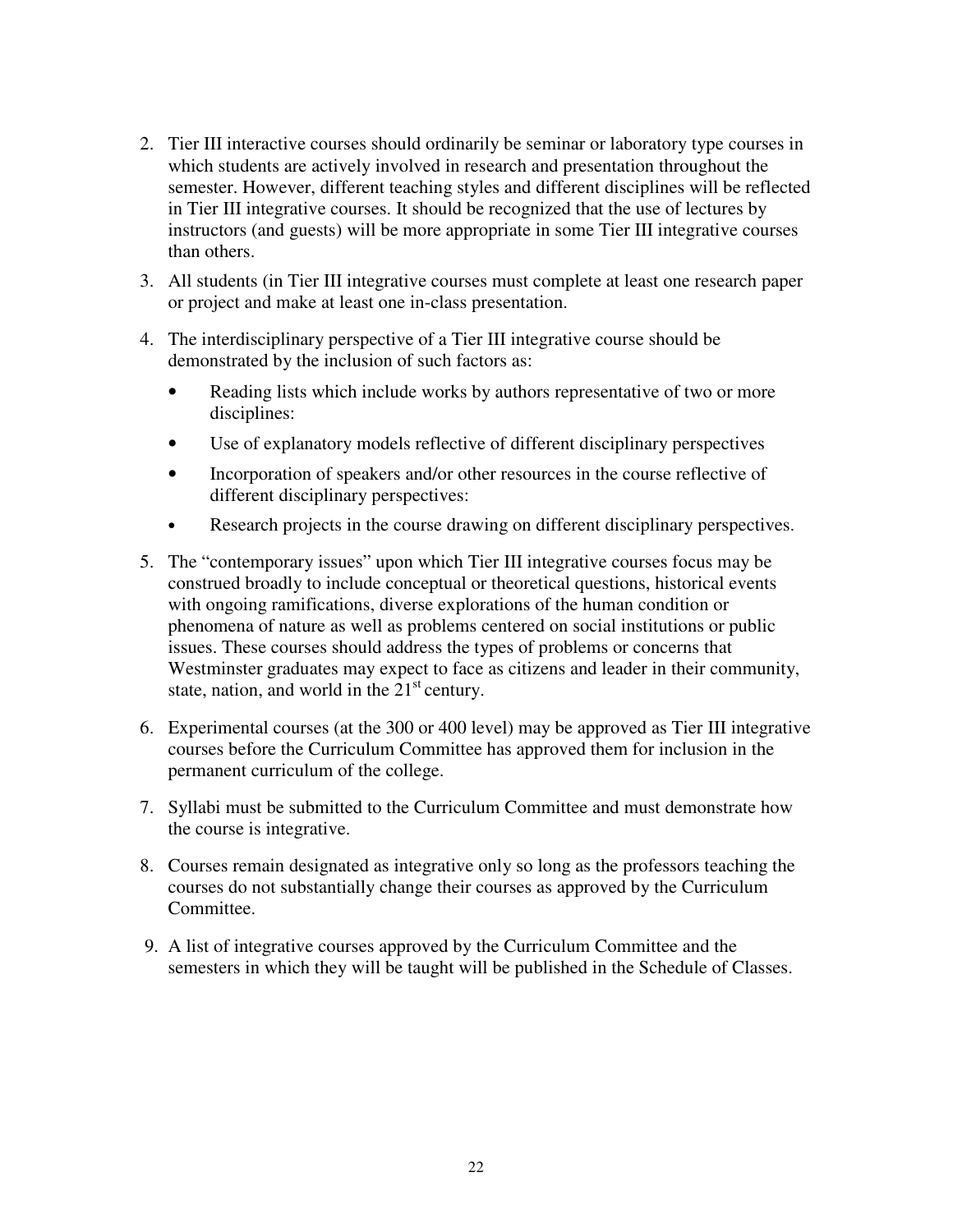#### **Cross-Listing of Tier III courses**

Since the description of Tier III requirements includes the option for students to take a course as part of their major requirements or to satisfy Tier III requirements, but not both, the intent of students taking these courses should be indicated at the time of registration. In order to clarify the intent of students taking courses in Tier III, these courses will be cross-listed and the student will register for the course using the appropriate prefix. The possible prefixes are IDV for interdisciplinary—to fulfill the Tier III requirement, and a Department Code (e.g., BIO for Biology) to designate the course as part of the major. For example, History of American Foreign Relations would be listed as IDV/HIS 348 in the schedule of classes. If a student intended for this course to count as their Tier III interdisciplinary course, he or she would register for IDV 348. If the student wished to count this course as a History course, he or she would register for HIS 348. When the student has received a grade for the course, the registrar will record it in the appropriate category on the student's transcript. In the event that a student's purpose for taking the course changes, the prefix designation of the course can be altered with written approval from the student's academic advisor.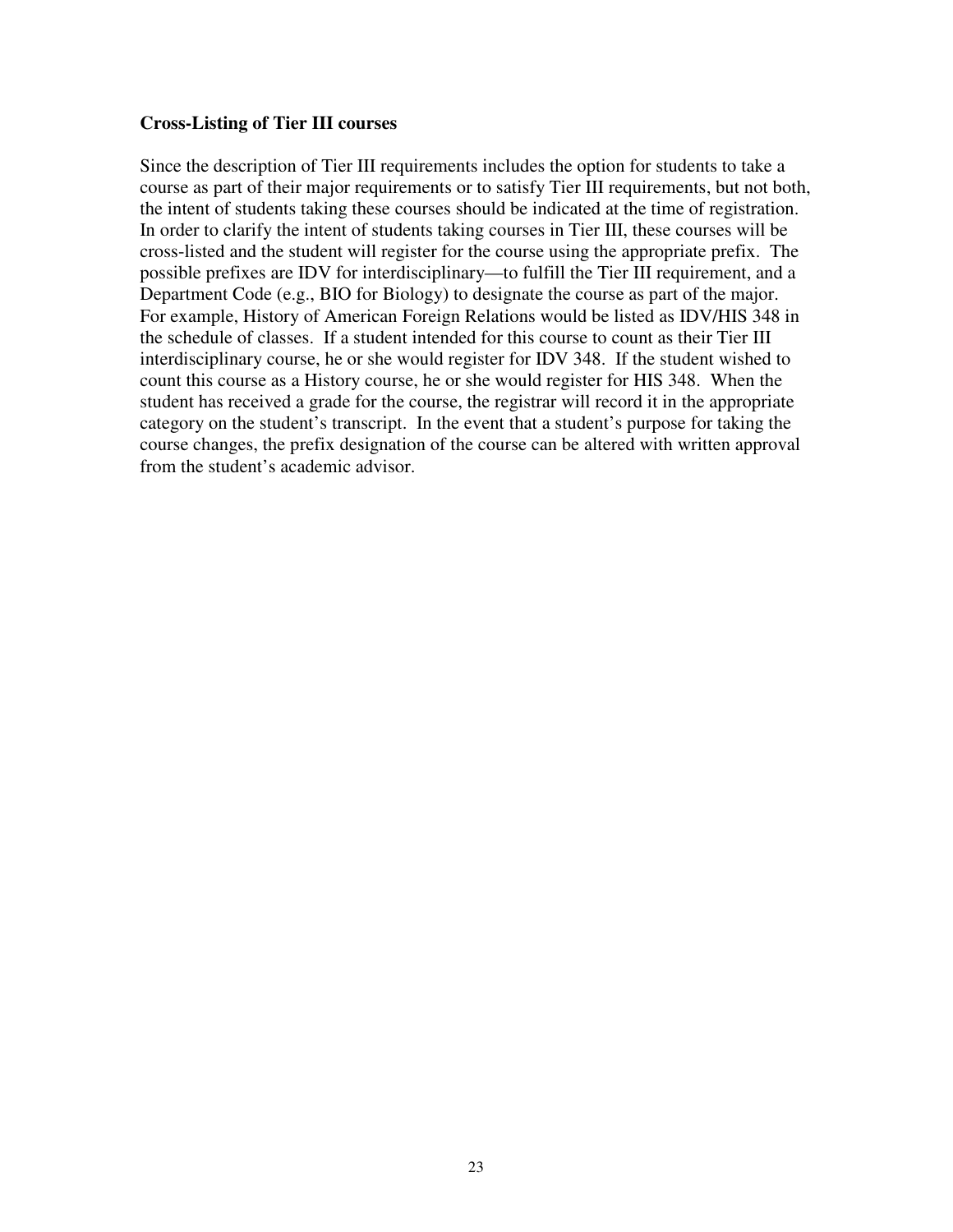## **APPENDIX D: GENERAL EDUCATION POLICIES AND PROCEDURES**

#### **General Education Procedures**

As of January 10, 2001, the Curriculum Committee will assume the duties of the General Education Committee, which has been phased out. In this capacity, the Curriculum Committee will:

- 1. Coordinate needed faculty workshops related to the general education program or procedures;
- 2. Work with individual faculty members to facilitate the revision of existing courses, the development of new ones, and the review of existing courses for the General Education Program; and
- 3. Review and recommend appropriate courses for inclusion in the General Education Program.

The Chair of the Curriculum Committee will provide information upon request to faculty members wishing to propose courses for inclusion in the New Foundations curriculum. Faculty members are encouraged to speak with the Chair of the Curriculum Committee regarding expected proposals. The Curriculum Committee members will work with faculty to refine proposals if necessary.

Upon receipt of a formal proposal, the Curriculum Committee chair will notify all faculty of the proposal, by proposed context. Faculty will have seven working days on the academic calendar prior to Committee review, to examine the material submitted. The material for the course(s) under review will be on reserve at Reeves Library for examination. During the seven working days, faculty will have the opportunity to express any concerns/reservations they may have about approval of a course within the proposed context to the Curriculum Committee. These reservations or concerns should be sent, in writing, to the Chair of the Curriculum Committee. Reflecting on the data it has and on the concerns/reservations expressed, the Curriculum Committee will make its recommendation for or against inclusion of a course into the general education program and notify the general faculty of that recommendation through an e-mail announcement.

Faculty will then have seven working days to appeal the recommendation of the Curriculum Committee regarding General Education proposal(s) to the Executive Committee. Individuals filing an appeal with the Executive Committee must do so in writing, with copies sent to the Chairs of both the Executive and the Curriculum committees and one copy to the Dean of Faculty. It is the responsibility of the faculty member(s) filing the appeal to review the course materials pertaining to the course in question and to document specifically where he/she believes the course in question does or does not meet the criteria published in New Foundations.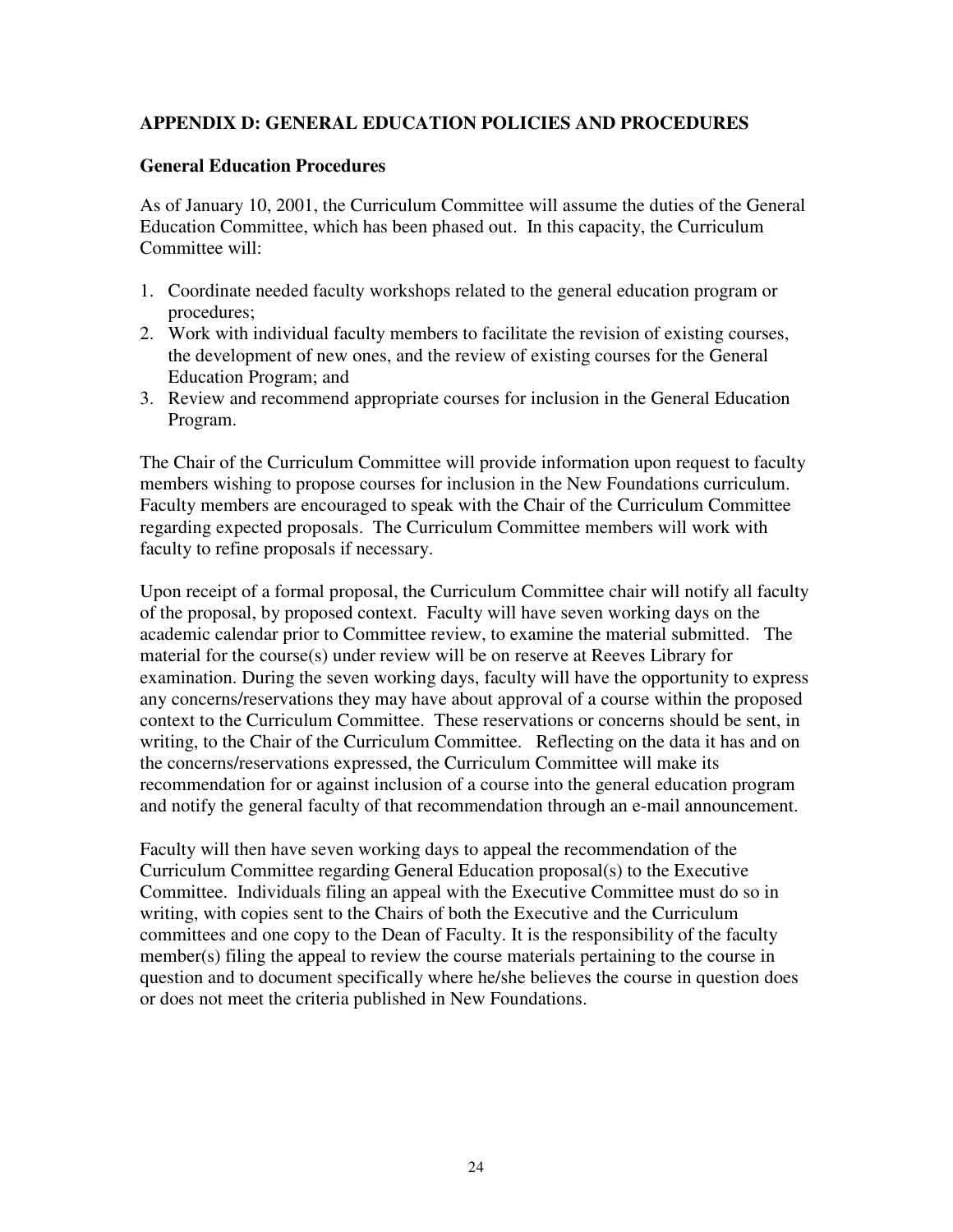Once the appeal is received, the Chair of the Executive Committee will schedule a hearing as soon as possible, consisting of the members of the Executive Committee, a representative of the Curriculum Committee selected by that committee, the faculty member(s) whose course is being reviewed, and the faculty member(s) filing the appeal.

Faculty who are directly involved with the case, either as the individual(s) whose course is in question or the individual(s) who have initiated the appeal, or as members of the Curriculum Committee who have already rendered their judgment will not be eligible to participate in the deliberations following the hearing by Executive or to vote to recommend/not recommend inclusion of the course. Departmental colleagues of those who file an appeal or whose course is in question, and who also sit on the Executive Committee, will not participate in any of the proceedings.

Should the above exclusions prevent Executive from having a quorum, the matter will be forwarded to the full faculty for resolution. In this case, the Dean of Faculty has the responsibility to prepare the issue for the meeting of the full faculty.

Should the faculty member(s) filing an appeal or those whose course is in question not wish to accept the decision of the Executive Committee, they will have seven working days to appeal the decision directly to the faculty. An appeal of the Executive Committee decision should be sent, in writing, to the Dean of the Faculty, with a copy going to the Chair of Executive. It is the responsibility of the faculty member(s) filing the appeal to document in writing why he/she believes the decision of the Executive Committee to be flawed.

Should no formal appeal be made to the Executive Committee within the time frame noted above, the decision of the Curriculum Committee for or against inclusion of a course in the general education program will automatically be interpreted as having the approval of the entire faculty.

Should no appeal be made of the decision of the Executive Committee, that decision for or against inclusion of a course in the general education program will automatically be interpreted as having the approval of the entire faculty.

A faculty member(s) who wishes to challenge either the actual intent or the wording of the New Foundations document or of the Curriculum Committee policies and procedures with respect to General Education courses should direct their concerns directly to the Executive Committee for consideration. Executive will address those concerns following its normal procedures.

## **Means of Submitting General Education Proposals**

If a faculty member wishes to propose an existing course for inclusion in either Tier I or II, he or she must send to the chair of the Curriculum Committee a letter explaining how the course meets the established criteria for the Tier and/or Context. In addition, the faculty member making the proposal must submit a syllabus for the course that includes an appropriate general education statement. In order for a course to be considered for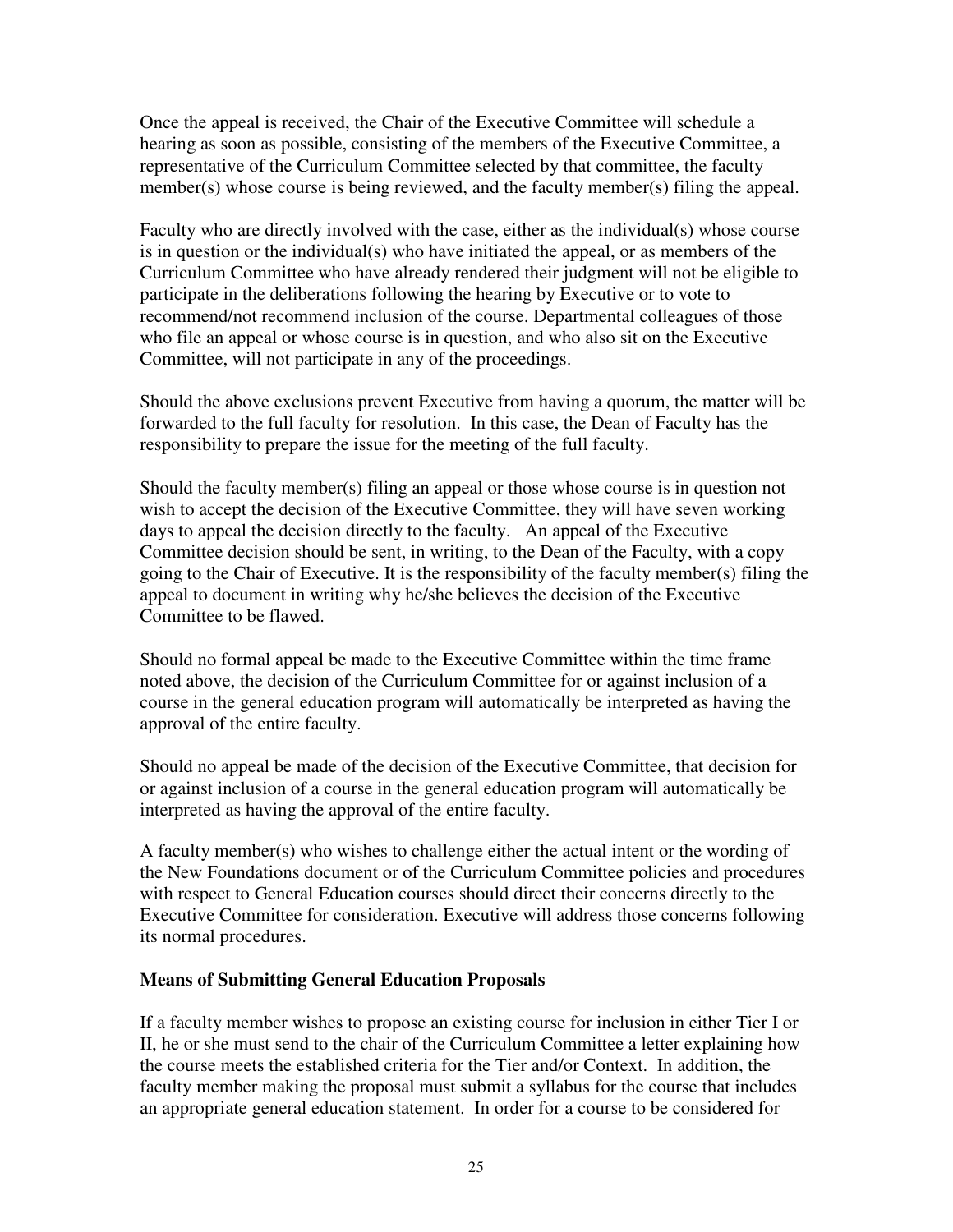inclusion in Tier I or II, it must have a permanent number. If the faculty has not already approved the course for permanent number status, a separate proposal must be submitted to the Curriculum Committee for this purpose.

If a faculty member wishes to propose an existing or new course for inclusion in Tier III, he must submit a Tier III proposal form along with a syllabus for the course to the Curriculum Committee. The syllabus must contain an appropriate general education statement in order to be considered.

## **Travel Courses**

At the Curriculum committee meeting on March 13, 2003, we approved the following policy for travel courses at Westminster College. This policy is new and will make it possible for travel courses to satisfy requirements in other areas of the general education program. It is not necessary that travel be outside the United States for purposes of this policy. Departments will have to submit proposals to the Curriculum committee indicating how the course(s) will satisfy appropriate criteria. In addition, the departments will still have to submit information to the Off-Campus and International program office as well.

"An approved Westminster College travel course of three or more hours (including the sum of the hours awarded for the travel portion as well as the pre-travel portion of the course(s)), may satisfy a course requirement in the general education program provided it has met the stated criteria and has been approved in the normal manner by the faculty through the Curriculum and Executive Committees." (Approved by faculty on April 29, 2003)

# **Transfer Credit Policies**

**Transfer Credit from Summer School and Correspondence Courses:** Students may elect to take courses for transfer credit from other accredited institutions during the summer or by correspondence with the prior approval of their advisors and the chair of the department concerned. Written approval assures that the credit will be accepted for any course in which the student earns a grade of C or better. All Westminster students who attempt course work at another college or university must request, in writing, that official copies of their transcripts be sent to the Office of the Registrar at Westminster. Credits earned elsewhere are entered on the student's record upon receipt of an official transcript, but the grades for transferred courses are not used in computing the grade point average. While there is no limit on the number of hours that can be earned in summer school, no more than twelve hours of credit by correspondence may be applied toward a Westminster degree.

**Transfer of Credit from Dual Enrollment and Dual Credit Programs:** Westminster will treat credit in dual enrollment programs offered by other institutions and dual credit programs as transfer credit so long as it is presented on an official transcript from an accredited college or university. This credit will be counted toward Westminster's general degree requirements; however, departmental evaluation will be required before it may be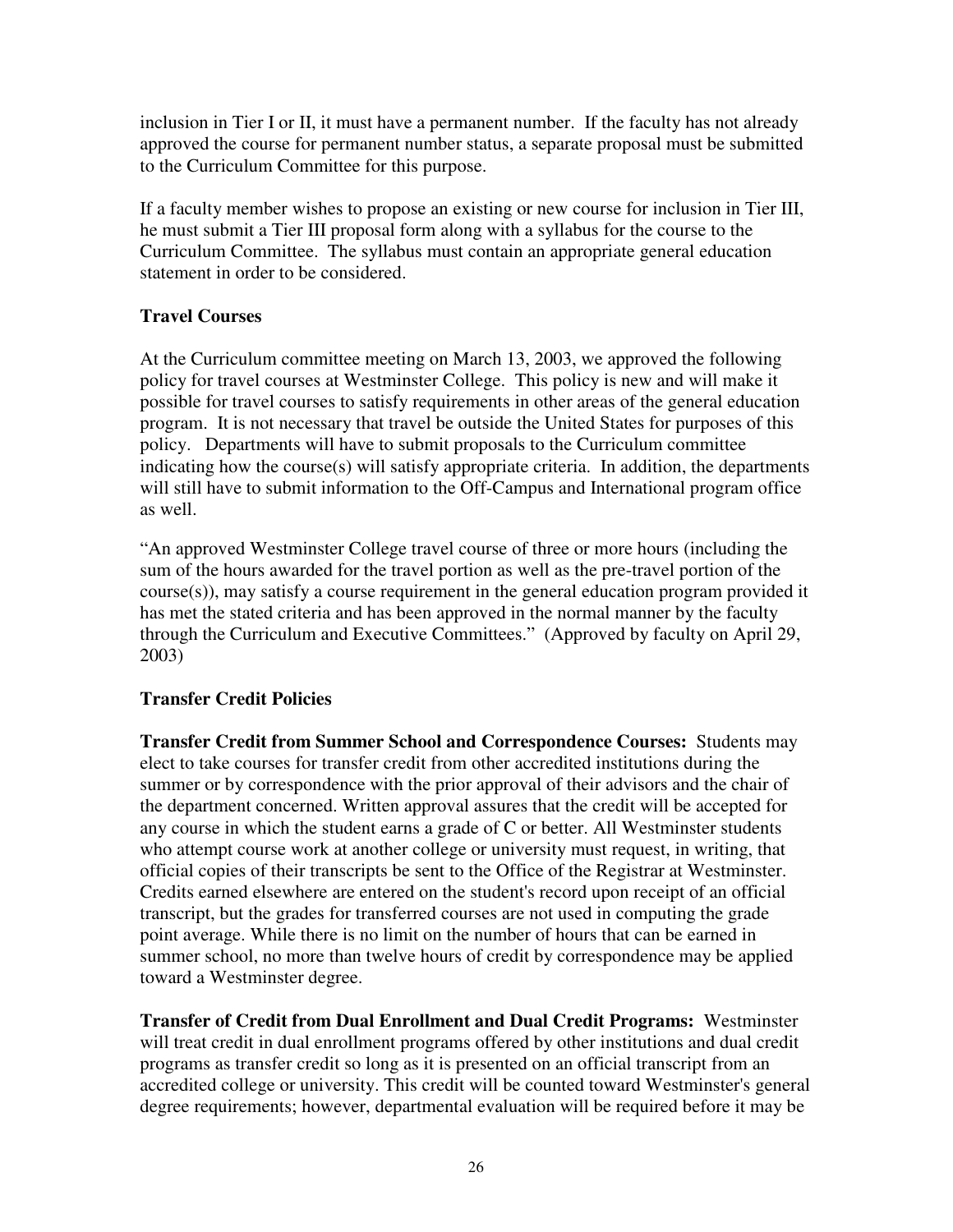counted toward completion of a specific degree program. Thus, students seeking to transfer credit for dual enrollment/credit to Westminster may expect that credit will be counted toward undergraduate requirements subject to the College's transfer policies and procedures; however, it is possible that not all credit will transfer toward a particular degree program. Students are encouraged to contact the appropriate department chair to determine if transfer is possible in individual cases.

**Transfer of Credit and Grades from Foreign Institutions:** Students enrolled in affiliated or exchange programs in another country will receive the grade of "CR" (Credit) for all courses passed at the host institution. The titles of the courses, the grade of "CR", and the credit hours will be listed on the student's transcript. A notation will be included after the semester totals to indicate that the student was enrolled in a Westminster affiliated off-campus program along with the name and location of the institution at which the courses were completed. The grade of "CR" will not affect the student's GPA and only grades of "CR" will be recorded on the Westminster transcript. The students interested in participating in the Chicago Urban Studies Program, United Nations Semester Program, and the Washington Semester Program, their grades and credit hours will be treated as follows: all credit hours earned in the above U.S. programs will transfer directly to Westminster College. Grades earned in the courses will be figured into the student's GPA at Westminster. Students may elect to take one course credit D-F subject to the policy stated in the college catalog.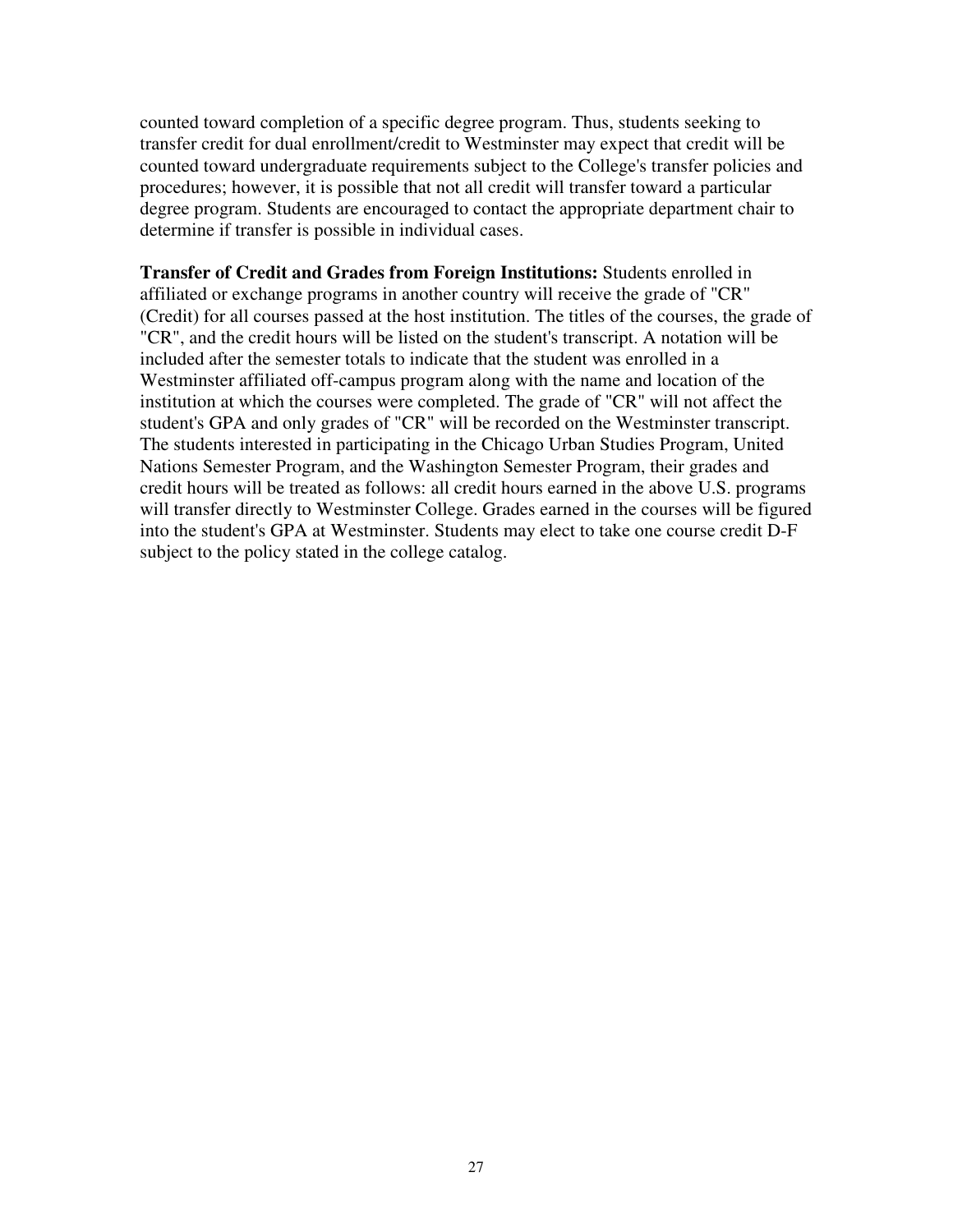## **APPENDIX E: MISSION, EDUCATIONAL GOALS & VISION**

*Mission*: It shall be the mission of Westminster College to educate and inspire all its students through a distinctive liberal arts curriculum and a dynamic developmental experience; to challenge them to be critically aware, life-long learners and leaders of character, committed to the values of integrity, fairness, respect, and responsibility; and to prepare them for lives of success, significance, and service.

*Educational Goals (February 1996):* The enduring goal of a liberal arts education is the formation of well-rounded individuals whose breadth and depth of knowledge and diverse approaches to understanding prepare them for professional careers and a lifetime of learning and service. In this spirit, Westminster College provides programs that allow students to develop proficient and creative thinking in a field of study while also acquiring the following knowledge, skills, and perspectives.

**•***Critical Thinking:* development of sound analytical and synthetic reasoning skills and the ability to employ them in problem solving

**•Communication:** ability to write, speaks, read, and listens effectively

*•Mathematical Skills:* ability to use and understand statistical and to her quantitative techniques to interpret data

▪*Historical Perspective:* awareness of our human heritage and of the power of historical methods for revealing patterns and meanings in our national and international life

▪*Social Institutions:* Knowledge of the major institutions of society such as work, family, voluntary associations, and government

*Technology:* ability to employ computer and other technologies in writing and in the manipulation of data, and understanding the nature and limits of technology

▪*Cultures:* awareness and appreciation of diverse cultures, languages, philosophies, religions and methods of understanding them

*Values:* awareness of the role of values in decision making, of the search for meaning and identity, and of the ethical issues of society

*Aesthetic Sensitivity:* appreciation and understanding of literature and the fine arts

*Global Interdependence:* awareness of the increasing complexity and interconnectedness of our world and the implications for our economic, political, social and cultural systems.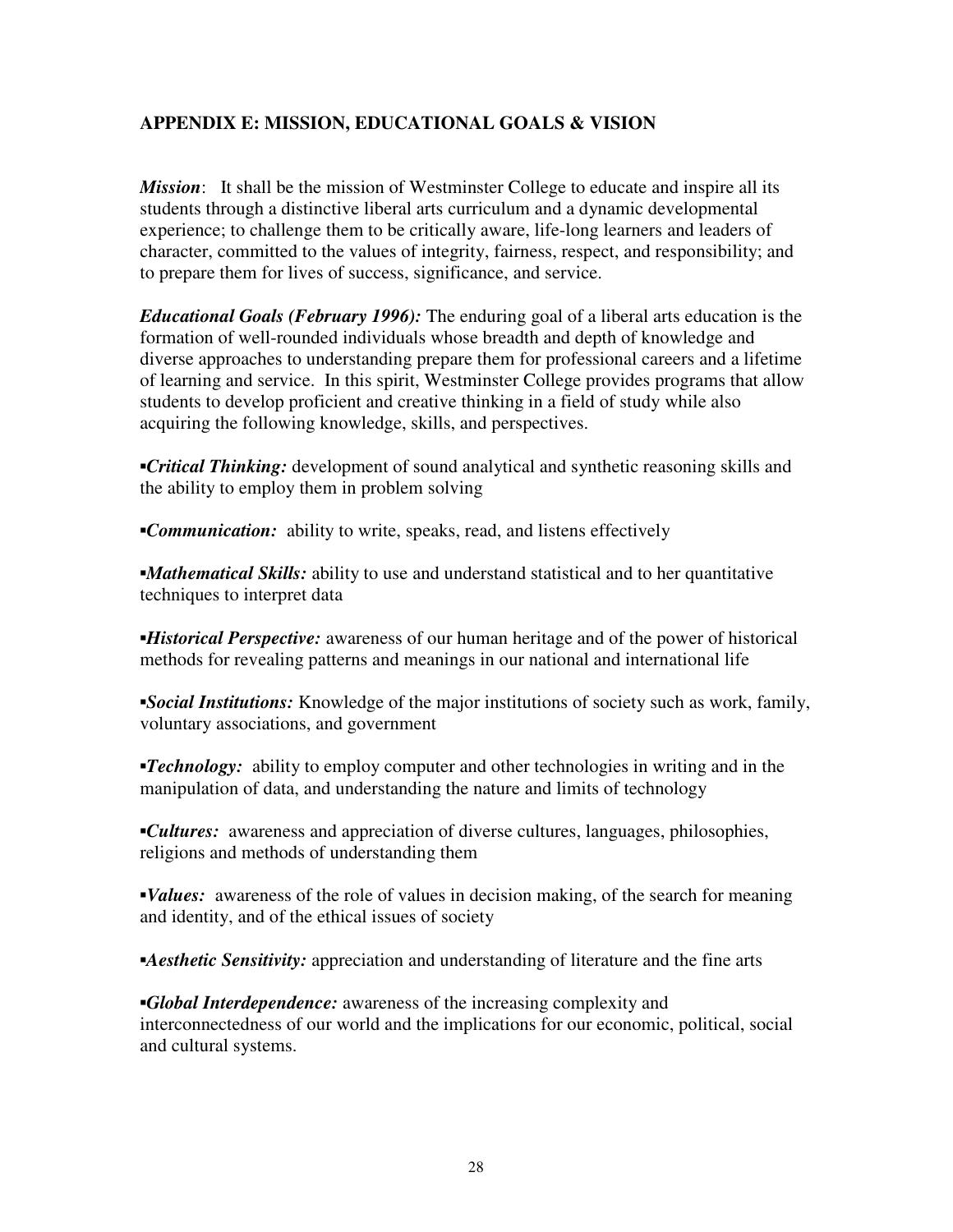▪*Vision for the Institution:* Westminster College will retain and enhance its reputation as a premier liberal arts college. During 2001-2006, the quality of our liberal arts curriculum, the quality of our students and their retention rate, our financial resources, our alumnae/alumni giving rate, and the "value added" from the Westminster experience will be enhanced significantly. Through this enhancement Westminster College will join the ranks of the top 100 Baccalaureate I national liberal arts colleges. From 2006-2011, we will continue to grow and thrive. Distinguished by the accomplishments of our graduates and our association with world leaders, the College will serve as an intellectual and cultural resource for our students, the local community, and the region.

•*Vision for Institutional Programs:* Westminster College will offer a high quality, innovative, liberal arts curriculum that is supplemented by appropriate professional education. Through the strength of this curriculum graduates will acquire the educational foundation for leadership, service, and professional fulfillment in the 21st Century. The academic program will be complemented and reinforced by dynamic student life activities where social, service, and athletic organizations will enhance the personal development of our students.

▪*Vision for the Faculty and Staff:* Westminster will be known as a campus that cares. Our staff and faculty will be dedicated to the success of our students and committed to student welfare and development both in and out of the classroom. Faculty will be first class educators and scholars, who blend outstanding academic credentials with excellence in teaching and a focus on the welfare of our students. Classes will be small, dynamic, and student-centered and will emphasize human interaction, intellectual growth, and character development. Through their excellence, dedication, involvement with the students, and their own personal example, the faculty and staff will play a crucial part in providing the atmosphere for growth and development only possible in a small, private college.

▪*Vision for the Campus:* The Westminster College campus will provide excellent facilities to support our high quality educational and personal development experience. Student living areas and academic buildings will be clean, well maintained, and connected to technology. The campus grounds, athletic fields, and fraternity housing areas will reflect our pride in and love for the college as well as the excellence of our programs. The Churchill Memorial will be an integral part of the campus scene and will idealize the leadership and selfless service of Churchill himself. In turn, it will bring to reality the vision of free and open thought and speech that was instituted through the Green lecture series.

▪*Vision for the Student Body:* Westminster College will be a selective, traditional, residential liberal arts college that attracts and retains high quality students primarily from the mid-west, but also from throughout the nation and overseas. The Full time enrollments will exceed 800 students by 2006 and 1000 by 2011. Students will be challenged to grow intellectually, morally, and spiritually. The combined effects of the academic, social, and athletic programs in a caring campus environment will inspire students to appreciate and internalize the values of integrity, fairness, respect for others and their property, and responsibility. Mentored by a committed faculty and involved